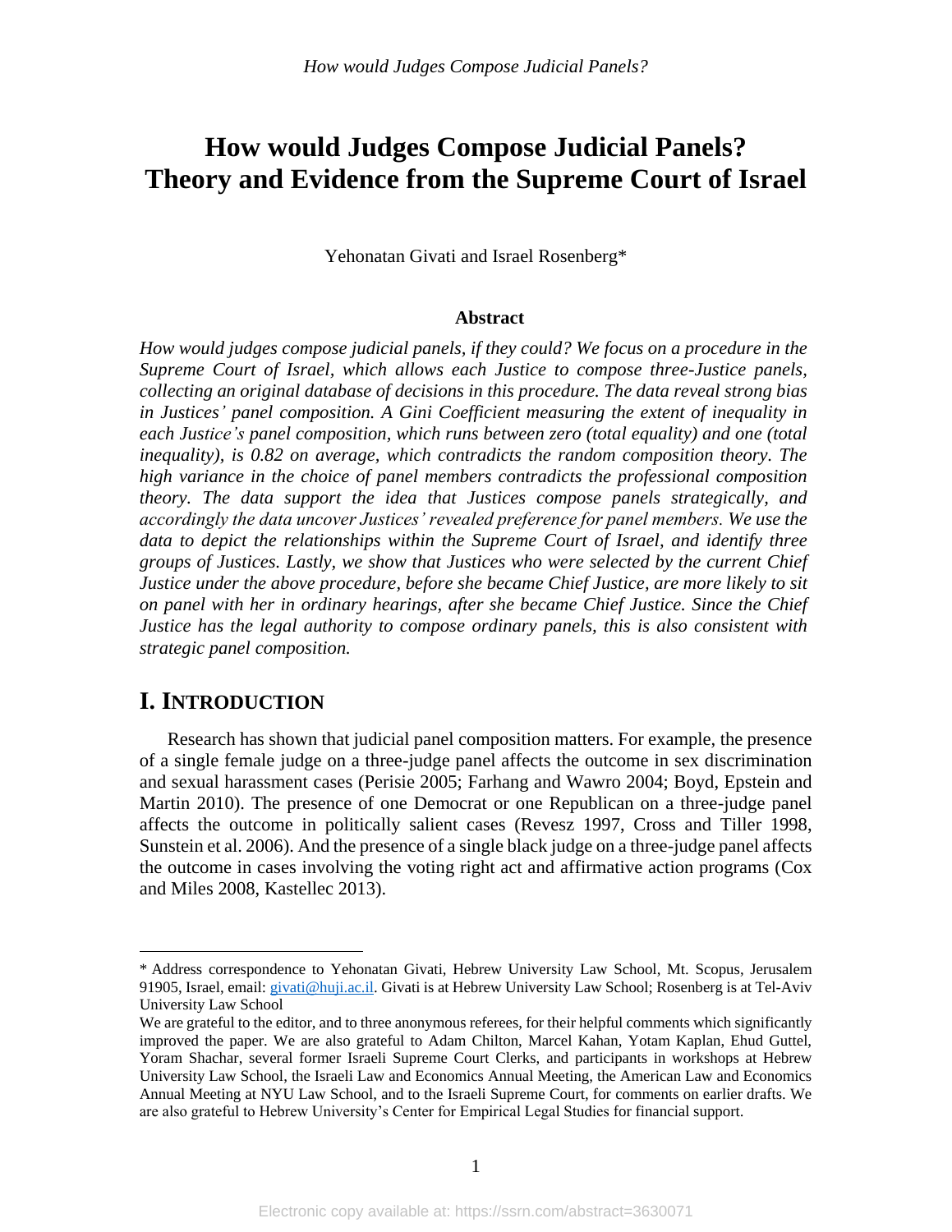#### *How would Judges Compose Judicial Panels?*

Given the effect of panel composition on case outcomes, the manner in which judicial panels are composed is important. In the U.S., federal courts of appeals typically hear cases in three-judge panels, which are randomly configured (Abramowicz and Stearns 2005, p. 1009; Epstein, Landes and Posner 2011, p. 110; Sunstein and Miles 2009, p. 2197). Some have called for reforming the current system, arguing that the assignment of judges to panels should not be random (for example, Hasday 2000, Meador 1983, Tiller and Cross 1999). Recently, the strict randomness of panel composition has been questioned, though no improper motives have been suggested (Chilton and Levy 2015, Levy 2017).

To evaluate the desirability of random composition of judicial panels one has to consider alternative systems of panel composition. One such alternative system is allowing judges to compose panels themselves. What if each judge could choose who will be the two judges that will join him or her to decide a case? How would judges compose panels, if they could?

To investigate this question we focus on the Supreme Court of Israel. One type of cases the Supreme Court of Israel hears are High Court of Justice cases. These are cases filed against the government, where the Supreme Court of Israel serves as a court of first instance. Hundreds of these cases are filed every years, and the way they are handled is crucial for the purpose of this research.

Every week a different Justice is assigned as the Justice on Duty, and he or she receives every High Court of Justice case that is filed that week. If, after reading the petition, and sometimes the government's response, the Justice on Duty decides to reject the case, he or she writes an opinion rejecting the case, and chooses two other Justices to which the opinion is sent. These two Justices, together with the Justice on Duty, constitute the official panel for the case. The Justice on Duty is free to choose any Justices he or she wants to make the panel of three Justices, and therefore has the power to compose the judicial panel for the case.

How does the Justice on Duty choose which two Justices to send the case to? We develop three theories. According to the random selection theory, the Justice on Duty chooses two Justices randomly, so that from the petitioners perspective there will be similar probabilities of different panel compositions. According to the professional selection theory, the Justice on Duty chooses two Justices who are known as experts in High Court of Justice cases, to make sure his or her decision to reject the case is reviewed by experts. According to the strategic selection theory, the Justice on Duty selects as panel members Justices who are very likely to agree with his or her decision to reject the case. These selected Justice may be more likely to agree because of ideological or personal reasons.

To test these theories we collect an original database of all the Supreme Court of Israel decisions in High Court of Justice cases, in which the Justice on Duty decided to reject the case, and was therefore the one composing the panel. The time period we focus on is January 21st 2015 until April 5th 2017, since it is the longest recent period during which no retirements from, or appointments to the court took place. This is important because we want to make sure that during the period of study each Justice had the same set of Justices to choose from. We end up with 794 decisions. For each decision we identify the Justice on Duty and the two Justices that were selected as panel members.

To test the random selection theory we measure the level of inequality in the panel composition of each Justice on Duty by calculating a Gini Coefficient for each Justice, which goes from zero (total equality) to one (total inequality). This measure reveals very high levels of inequality in the selection of panel members. The Gini Coefficient is 0.82 on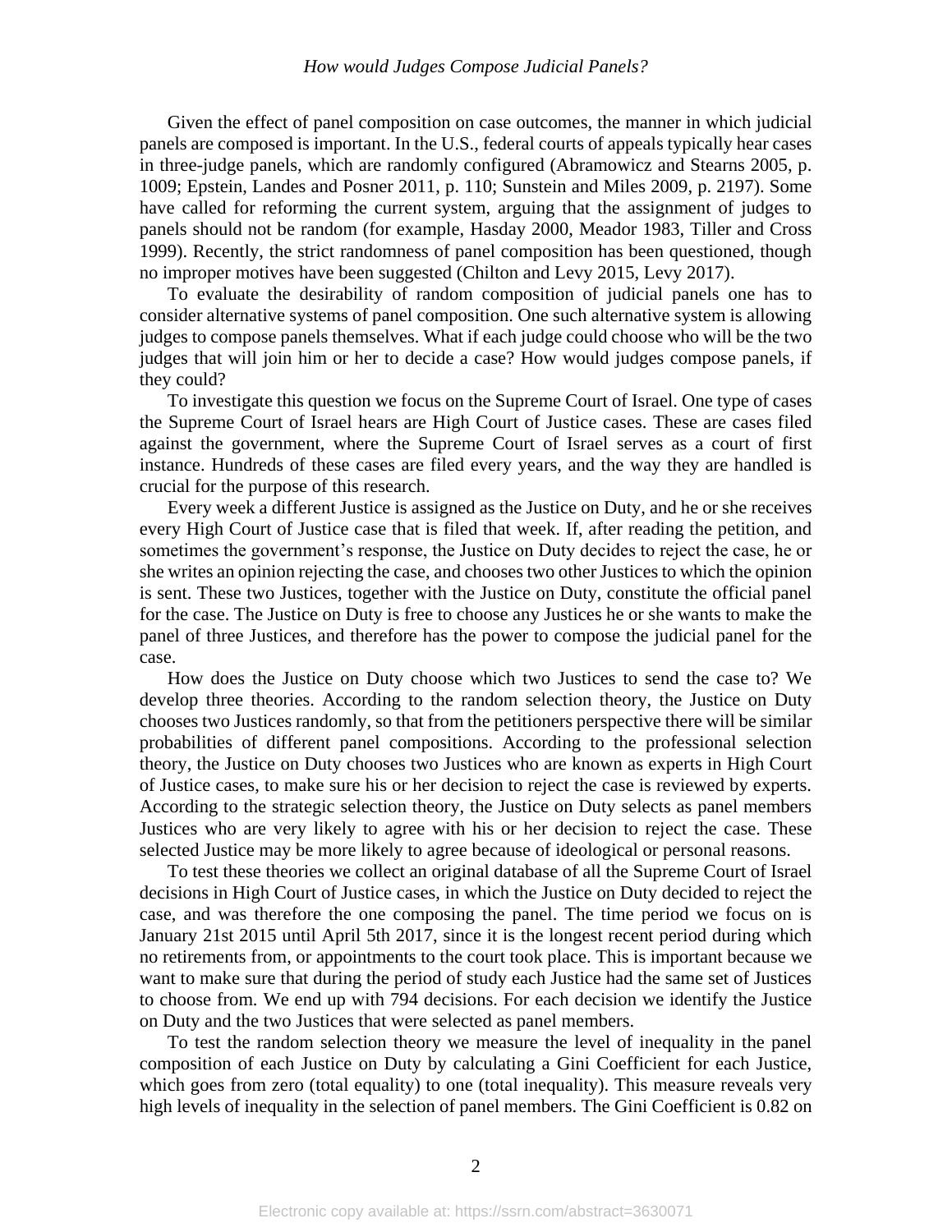average, and for the majority of the Justices it is above 0.9. This seems to contradict the random selection theory of panel composition.

To test the professional selection theory we measure the variance in the Justices that are being selected as panel members by different Justices. Focusing on the two preferred panel members for each Justice reveals that 12 out of 13 Justices that could realistically be selected are the most preferred panel members by some Justice. This reflects a reality where each Justice on Duty has different preferred panel members, a situation that seems inconsistent with the idea of Justices being chosen as panel members because of their well established expertise. We also code Justices' expertise and the subject matter of cases, showing that there is no correlation between Justices' expertise the cases they are selected for as panel members.

The findings are consistent with the strategic selection theory. Accordingly, we can use the data on the choice of panel members by each Justice to uncover each Justice's revealed preferences for panel members, and thus the relationships within the Supreme Court of Israel.

We use multidimensional scaling to graphically represent the relationships within the Supreme Court of Israel in two-dimensions. Doing so reveals three groups of Justices on the Supreme Court of Israel. These groups can reflect either ideological or social closeness.

So far we have focused on a specific procedure which allows Justices on Duty dealing with High Court of Justice cases to select panel members when deciding to reject a case without a hearing. But how are panels compose for cases that are granted a three-Justice court hearing? Under the law, the Chief Justice can compose judicial panels in such cases. Accordingly, we investigate whether the Chief Justice uses this power to compose panels strategically in cases that are granted a court hearing.

We find a strong correlation between the choice of panel members the current Chief Justice made before becoming a chief Justice, when she could choose panel members only in the abovementioned specific procedure, and the choice of panel members she makes after becoming Chief Justice, when she has the legal authority to compose panels generally. We also find a strong correlation between the distance from the Chief Justice in the multidimensional scaling analysis and the choice of panel members she makes after becoming Chief Justice. These findings are consistent with the strategic theory of panel composition.

The idea that judges may compose judicial panels strategically is illustrated by Barrow and Walker (1988), who show that Elbert Tuttle, the Fifth Circuit's chief judge from 1960 to 1967, manipulated the assignment of appeals court judges to three-judge district court panels, and three-judge appellate court panels, to guarantee that the panels had at least two liberal judges who would enforce the Supreme Court's desegregation rulings. Judge Tuttle's strategic choice of panel members in civil-rights cases is also noted by Atkins and Zavoina (1974). Hausegger and Haynie (2003) find that the chief justices of the Supreme Court of Canada and the Appellate Division of the Supreme Court of South Africa strategically composed panels with justices who are ideologically close to them to hear politically salient cases.

The strategic composition of panels by judges is also highlighted by Peppers, Vigilante, and Zorn (2012), who examine the selection of district court judges by chief appellate judges to sit by designation as visiting judges on courts of appeals. This choice is interesting, as chief judges have complete discretion to designate any active district court judge in any manner they see fit. They find evidence that in choosing visiting judges, chief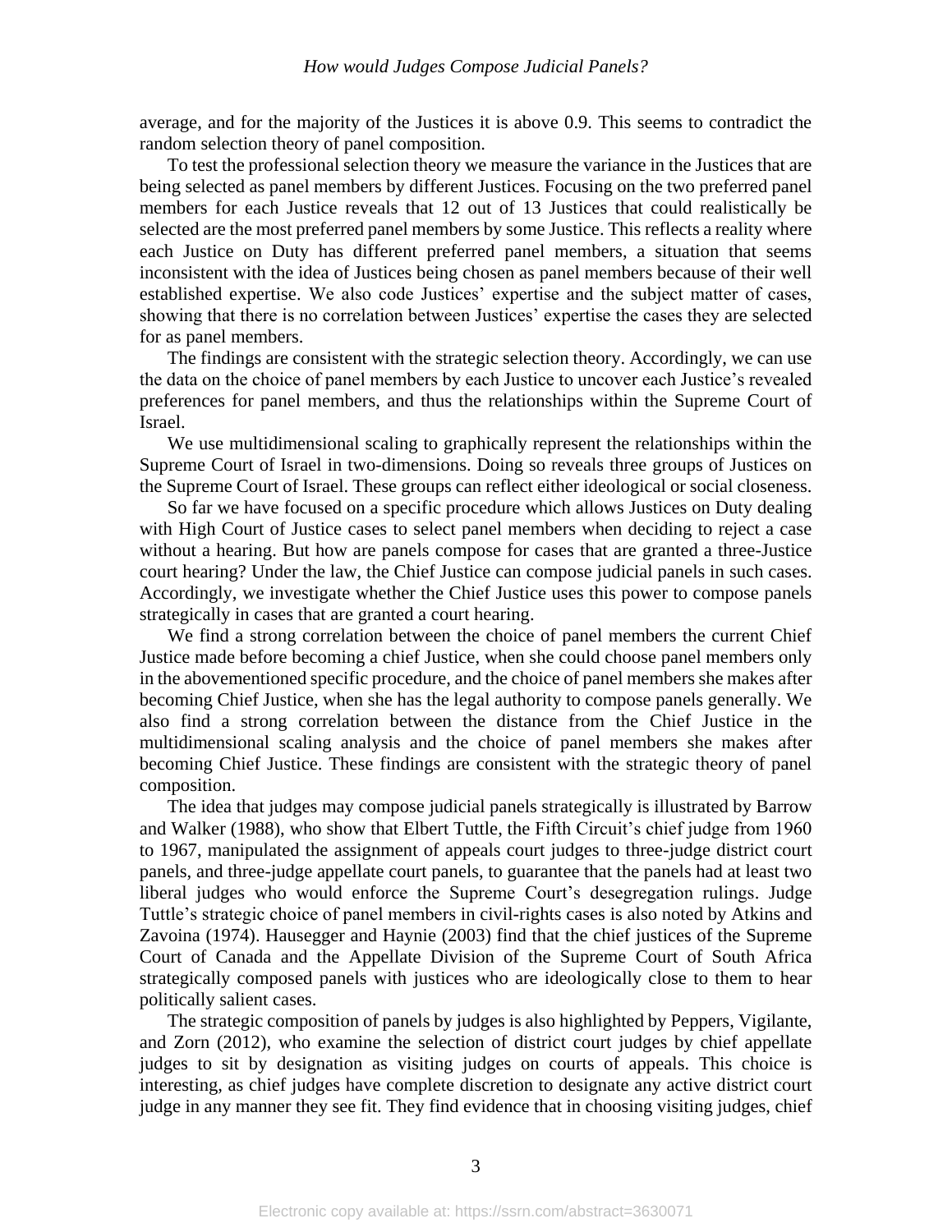judges tend to choose individuals with ideologies similar to theirs. Budziak (2015), along similar lines, finds that when selecting visiting judges, chief judges are motivated primarily by policy goals, as district court judges who share the ideological preferences of the chief judge are more likely to visit the court of appeals.

The paper proceeds as follows. Section 2 provides institutional background on High Court of Justice cases in the Supreme Court of Israel, develops three theories of how Justices compose panels, and explains how the data was collected. Section 3 presents the evidence, which are consistent with the strategic theory of panel composition. Section 4 uses the data to depict the relationships within the Supreme Court of Israel, and highlights how these relationships may explain how the Chief Justice composes panels in ordinary cases. Section 5 discusses an alternative explanation to our findings, and illustrates the type of cases that have been decided using the procedure we focus on. Section 6 concludes.

## **II. INSTITUTIONAL BACKGROUND, THEORY, AND DATA**

## *A. High Court of Justice Cases*

 $\overline{a}$ 

The Supreme Court of Israel includes 15 Justices. The Justices are appointed by a committee which includes sitting Justices, politicians, and members of the bar. A super majority is required for appointments, which means that sitting Justices, who always vote together, hold a veto power on new appointments to the court.

Dotan (1999a, p. 322-323; 1999b, p. 1061-1062) explains the different types of cases that the Supreme Court of Israel deals with. One type of cases the Supreme Court of Israel deals with is appeals. In Israel cases that involve serious criminal offenses, or civil disputes in which the value of the claim is particularly high, are filed in the district court. Litigants in these cases have a right to appeal a decision in the Supreme Court of Israel.

A second types of cases the Supreme Court of Israel deals with are petitions for permission to file a second appeal. Most civil or criminal cases in Israel are filed in a magistrate court. Litigants in such cases have a right to appeal a decision in the district court. Only a handful of such cases reach the Supreme Court of Israel, as a third instance, if the court grants permission for second appeal.

Lastly, a third type of cases the Supreme Court of Israel deals with are High Court of Justice cases. These are disputes that concerns a public agency exercising its legal powers. They are brought directly before the Supreme Court of Israel as a court of first (and last) instance.<sup>1</sup> Since the standing and justiciability doctrines were generally eliminated by the Supreme Court of Israel, all matters in society can be brought for immediate consideration by the Supreme Court of Israel by filing a High Court of Justice case. Accordingly, hundreds of High Court of Justice Cases are filed every year in the Supreme Court of Israel.

The way the High Court of Justice cases are handled is crucial for the purposes of this research. Every week a different Justice is assigned as the Justice on Duty. This Justice receives every High Court of Justice case that is filed that week. After reading the petition, the Justice on Duty decides whether to ask the government to respond to the petition. After the government's response is received, the Justice on Duty decides whether to reject the case, or move it to a court hearing. The Justice on Duty can also decide to reject the case

<sup>&</sup>lt;sup>1</sup> Since 2000 some administrative cases have been delegated, by law, from the Israeli Supreme Court to district courts.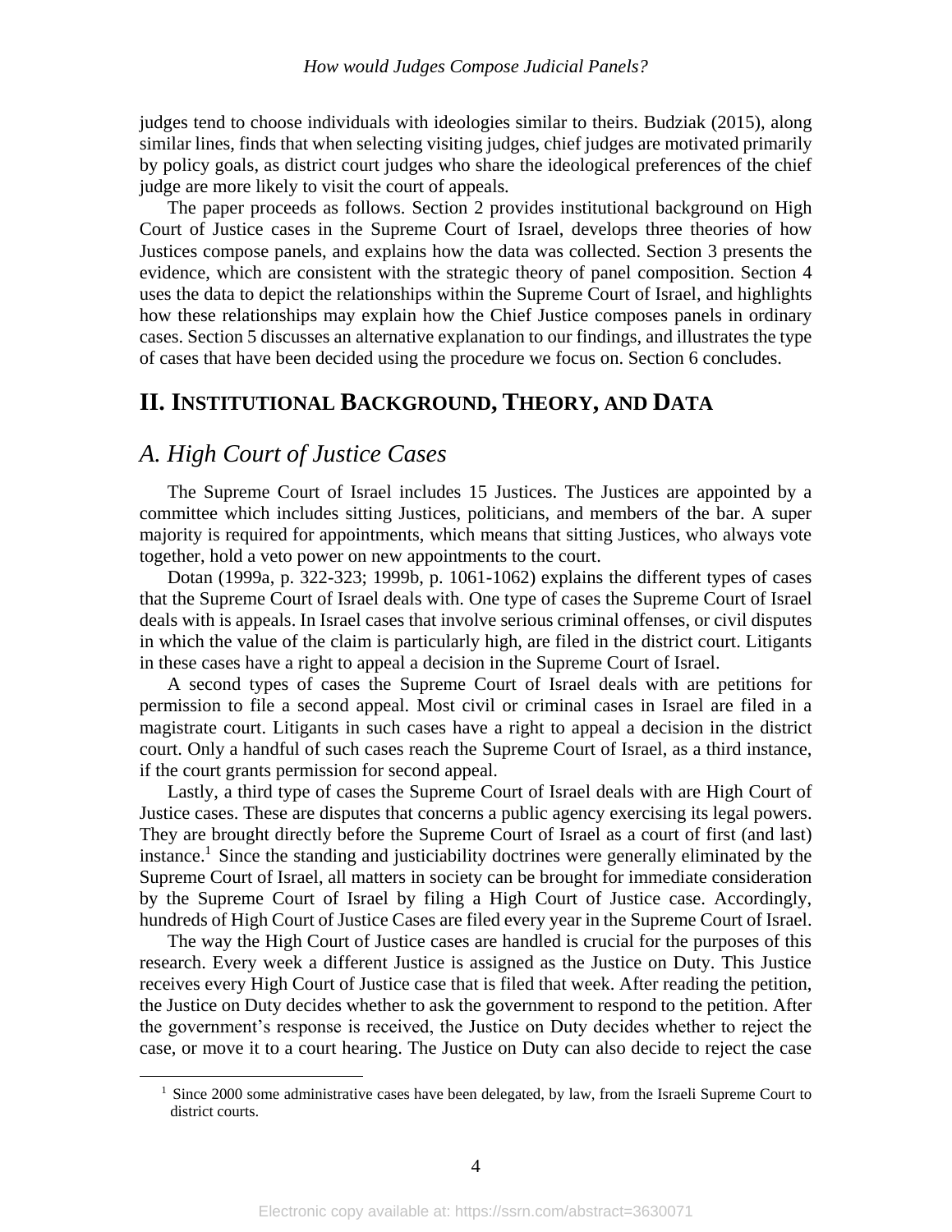without asking the government to respond to the petition. If the Justice on Duty moves the case to a court hearing then the three-Justice panel that will hear the case is composed by the court secretary.

If the Justice on Duty decides to reject the case, he or she writes an opinion rejecting the case. However, a single Justice cannot issue a court decision in High Court of Justice cases. Only panels of three Justices can issue court opinions in these cases. The decision to reject the case must therefore be joined by two other Justices. Thus, after writing the opinion rejecting the case, the Justice on Duty chooses two other Justices to which the opinion is sent. These two Justices, along with the Justice on Duty, constitute the official panel for the case.

The Justice on Duty is free to choose any Justice he or she wants to make the panel of three Justices. The Justice on Duty therefore has the power to compose the judicial panel for the case. Interestingly, the Justice on Duty can compose the panel after having read the case briefs, and having decided that the case has to be rejected. After choosing which two Justices to send the case to, the Justice on Duty's informs his or her clerks, who then take the case briefs and pass them on, along with the draft of the decision, to the chosen Justices. Those Justices then choose whether to sign on to the decision rejecting the case, or write a separate opinion.

### *B. Theory*

As noted, if the Justice on Duty decides to reject the case, he or she writes an opinion rejecting the case, and sends the case to two other Justices, who thus become part of a three-Justice judicial panel. How does the Justice on Duty choose which two Justices to send the case to? In other words, how does the Justice on Duty compose the three-Justice panel that decides the case? We develop three theories.

#### **Random Selection**

One possibility is that the Justice on Duty selects two Justices randomly. The advantage of such a selection method is that it results in an ex ante equal probability of different panel compositions, conditional on the Justice on Duty being one of the three panel members. This seems equitable from the perspective of the petitioner. The Justice on Duty could make this random selection after writing the decision rejecting the case, or select a random order of Justices he or she intends to use before starting his or her week of duty.

If Justices on Duty select two panel members randomly, that is if they compose panels randomly, we would predict that, for any given Justice on Duty, there would be similar probabilities for Justices to be selected as panel members.

#### **Professional Selection**

Certain Supreme Court of Israel Justices are known as experts in some legal areas, while others are known as experts in other legal areas. The Justice on Duty may therefore select two Justices as panel members based on their field of expertise. Specifically, since a majority of High Court of Justice cases involve matters of administrative or constitutional law, the Justice on Duty will select as panel members Justices who are known as experts in those areas. The idea is that the Justice on Duty would like to have his or her decision to reject the case reviewed by experts in the relevant area.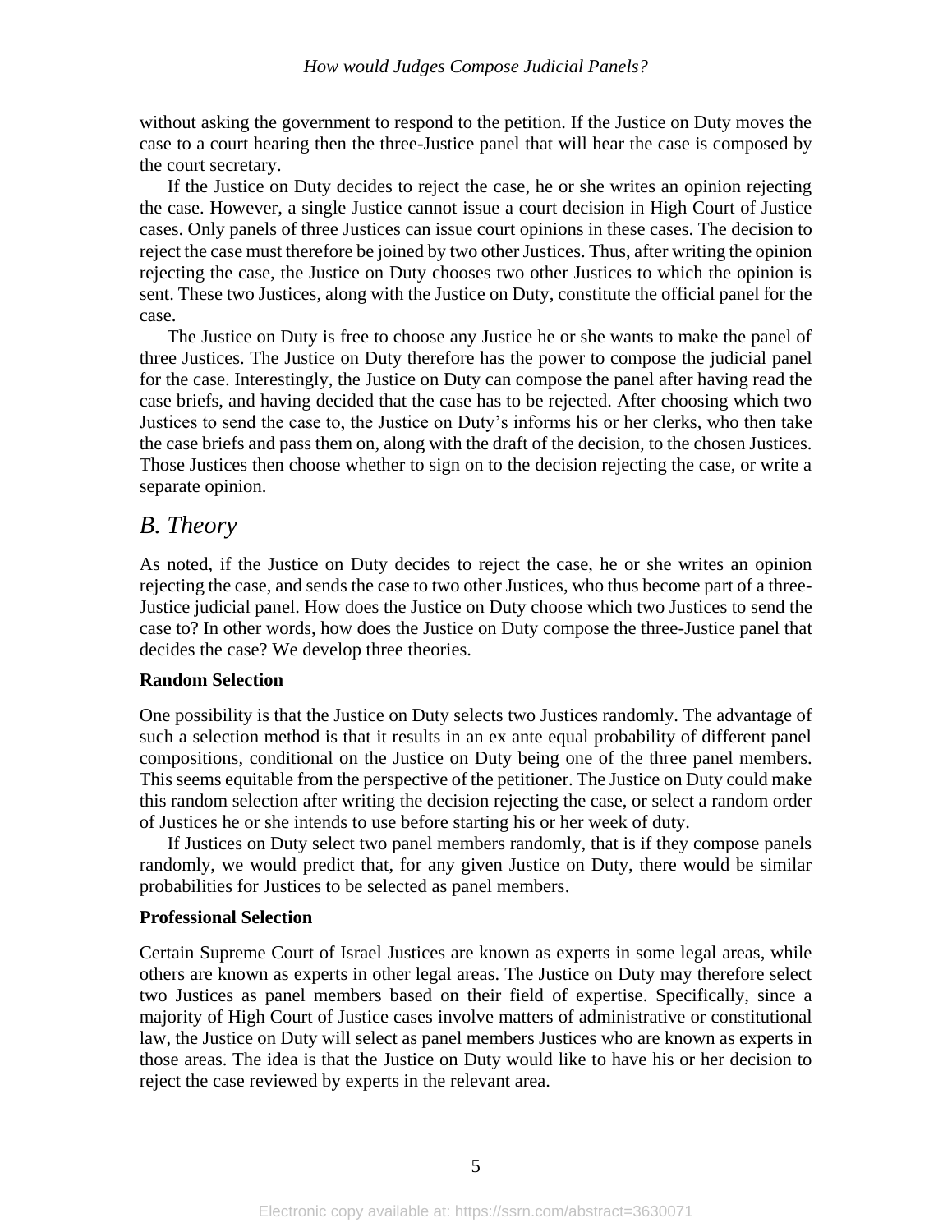If Justices on Duty select two panel members professionally, which means that they compose panels by taking into account the expertise of the panel members, we would predict that different Justices on Duty would select the same set of expert Justices as panel members.

#### **Strategic Selection**

Lastly, the Justice on Duty may select panel members strategically. That is, the Justice on Duty may select as panel members Justices who are very likely to agree with his or her decision to reject the case. These Justices may be more likely to agree because of ideological reasons, or for personal reasons, namely their personal friendship with the Justice on Duty.

If Justices on Duty select two panel members strategically, which means that they compose panels by taking into account their prediction of how panel members will decide the case, we would predict that different Justices on Duty would select different Justices as panel members, because ideological similarities and friendships vary across Justices.

### *C. Data*

We collect data on all the Supreme Court of Israel decisions in High Court of Justice case in which the Justice on Duty decided to reject the case, and was therefore the one composing the panel. For each Justice on Duty we calculate the likelihood of each Justice being chosen as a panel member.

The time period we focus on is January 21st 2015 until April 5th 2017. We focus on this period because it is the longest recent period during which no retirements from, or appointments to the court took place. Before this period and immediately following it there were several Justices who retired and new ones who took their place. Choosing a long period with no changes to the composition of the court is important because we want to make sure that during the period of study each Justice had the same set of Justices to choose from as panel members.

During this period the Chief Justice was Justice Naor, and the Deputy Chief Justice was Justice Rubinstein. Both of them did not serve as Justices on Duty, because of their position. The other Justices on the court during that period were Justices Amit, Barak-Erez, Baron, Danziger, Hayut, Hendel, Joubran, Mazuz, Melcer, Shoham, Solberg, Vogelman, and Zilbertal.

We started with all High Court of Justice decisions that were issued in the abovementioned time period, taken from the website of the Supreme Court of Israel. There were 3,191 such decisions. If a court hearing in the case was held, the decision notes explicitly the date of the hearing. If indeed such a date was noted we removed the decision from our database, since it means that the panel in that decision was not composed by the Justice on Duty, but rather by the court secretary. If the decision does not note a date of a court hearing we confirmed on the Supreme Court of Israel website that indeed no hearing was held. We were left with 794 decisions, all signed by three Justices.

The challenge now was to identify which of the three Justices was the Justice on Duty in each case, namely the Justice who selected the two other panel members. After speaking to several Supreme Court clerks we learned that in the overwhelming majority of cases, the Justice on duty is the one who wrote the decision. We confirmed this by taking a sample of 40 cases and comparing it to the following two precise identification methods that will be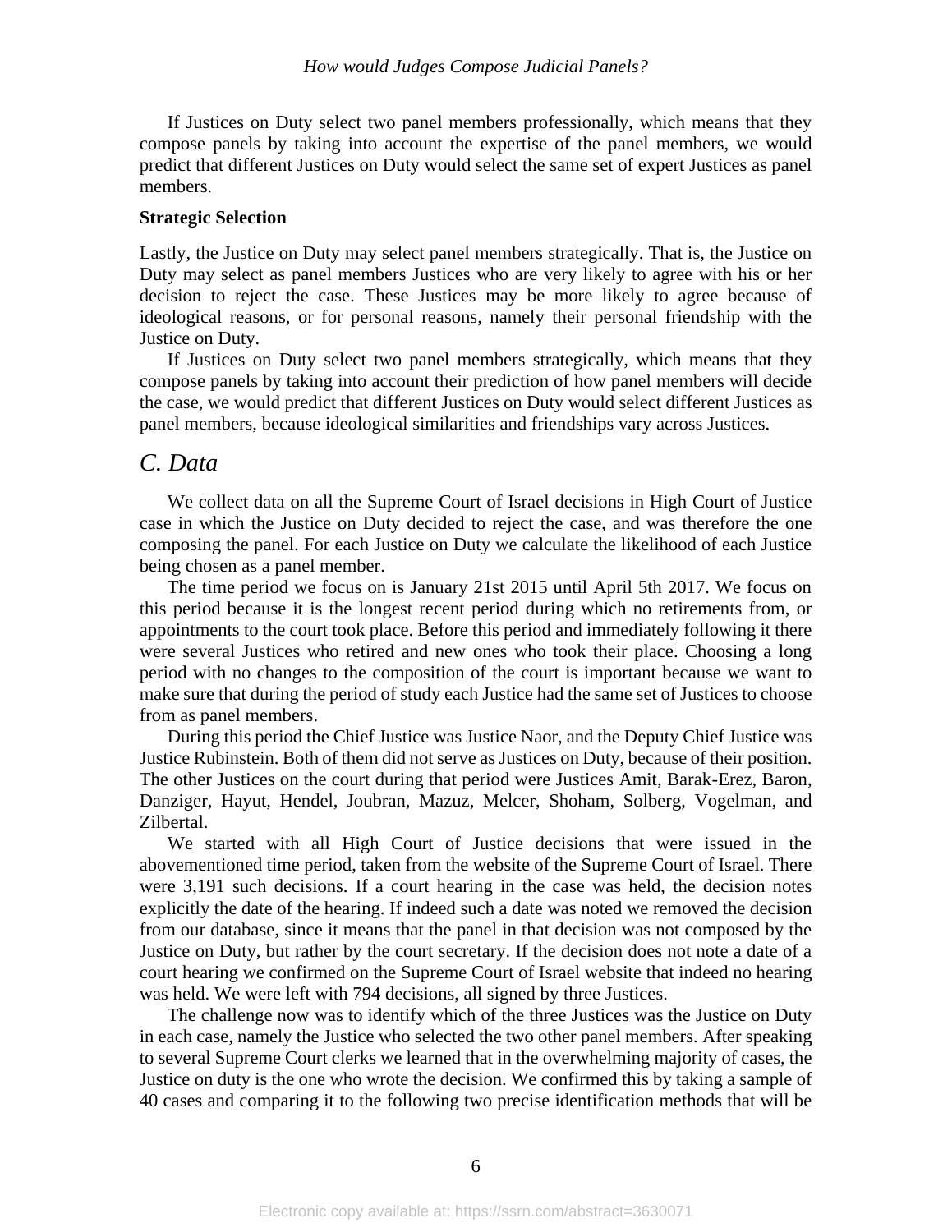detailed below. We had a 100% match, which means that the Justice writing the decision is indeed the Justice on Duty.

When the name of the Justice writing the decision does not appear, we checked who was the Justice who issued prior decisions in the case, using the Supreme Court of Israel website. That Justice is the Justice on Duty, who handled the case from the moment it was filed. When there were no prior decisions in the case, which happened in 30 cases, we simply dropped the cases from the analysis. Still, even in the latter group we can see who was the Justice on Duty by seeing which Justice issued other decisions the same week the case was filed (recall that the Justice on Duty receives all the cases that are filed the week he or she are on duty).

Using our data, we can list the number of High Court of Justice cases, which were rejected without a hearing, by Justice on Duty. In all these cases the Justice on Duty selected the two panel members and composed the three-Justice panel. This list is presented in the table in Table 1.

| toura compose me  |       |  |  |  |  |  |
|-------------------|-------|--|--|--|--|--|
| Justice           | Cases |  |  |  |  |  |
| Amit              | 58    |  |  |  |  |  |
| <b>Barak-Erez</b> | 42    |  |  |  |  |  |
| Baron             | 42    |  |  |  |  |  |
| Danziger          | 52    |  |  |  |  |  |
| Hayut             | 67    |  |  |  |  |  |
| Hendel            | 70    |  |  |  |  |  |
| Joubran           | 39    |  |  |  |  |  |
| <b>Mazuz</b>      | 73    |  |  |  |  |  |
| Melcer            | 22    |  |  |  |  |  |
| Shoham            | 26    |  |  |  |  |  |
| Solberg           | 67    |  |  |  |  |  |
| Vogelman          | 137   |  |  |  |  |  |
| Zilbertal         | 64    |  |  |  |  |  |

| Table 1: Number of High Court of Justice cases in which each Justice |
|----------------------------------------------------------------------|
| chould compose the panel                                             |

On average, the number of cases in which each Justice could choose panel members is 59, but there is large variation across Justices. This variation could be the result of the fact that Justices vary in the number of times they served as Justices on Duty during our research period, which affects the number of cases they each handled. Moreover, some Justices could be more likely to reject cases, while others may be more likely to move cases to court hearings.<sup>2</sup> Our analysis focuses on how Justices on Duty composes panel, conditional on the Justice on Duty deciding to reject the case.

<sup>&</sup>lt;sup>2</sup> Justice Vogelman, in particular, seems to have many more cases than the rest of the Justices. The reason for this seems to be that, in addition to handling the cases he received as a Justice on Duty, Vogelman handled cases in which the government's response was requested, but this response was delayed for a long time, with the petitioners consent. It seems that, at some point, such cases are moved to be handled by Justice Vogelman.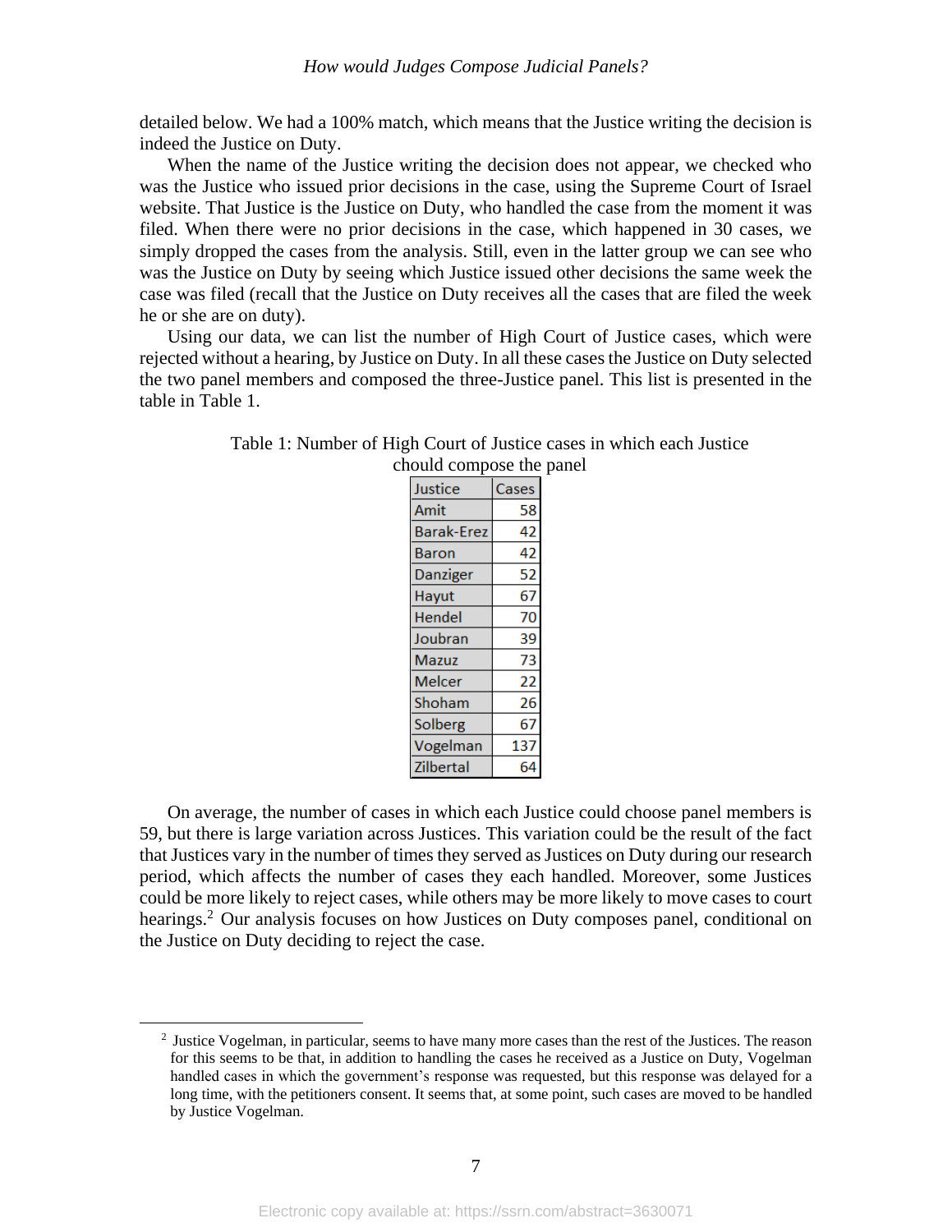### **III. EVIDENCE**

### *A. Panel Composition by Justices*

Recall that, if the Justice on Duty decides to reject the case, the law requires that the decision will be issued by a three-Justice panel. The Justice on Duty chooses two other Justices as panel members to constitute a three-Justice panel together with him or her. The Justice on Duty can select any Justice that he or she wants from all the Justices of the Supreme Court of Israel.

Recall that we have identified who the Justice on Duty was for all the decisions in our database. We can now present the data on how panels are composed by each Justice on Duty, that is which Justices were chosen as panel members by each Justice on Duty. These data are presented in Table 2.

Each row in Table 2 represents the panels composed by the Justice at the beginning of the row. The columns in the table represent the selected Justices. Recall that Chief Justice (Naor), and the Deputy Chief Justice (Rubinstein), do not serve as Justices on Duty, and therefore they are not included in the list of selecting Justices. Still, they can be selected to be panel members by other Justices on Duty, and therefore they do appear in the list of selected Justices. Since there are three Justices on a panel, the Justice on Duty and two other Justices, the sum of each row is 300%. The Justice on Duty is always part of the panel, and accordingly the diagonal in the table has cells with the value 100%. We use heat-map style shading, where cells with high values are shaded, to highlight choices that are very likely to occur.

Let us illustrate the results from the table in Table 2 by focusing on several Justices. We begin with the Justices Vogelman, Barak-Erez and Mazuz. As a Justice on Duty, Justice Vogelman issued 137 decisions rejecting cases without a hearing. This means that 137 times Justice Vogelman could compose the judicial panel. Justice Vogelman selected Justice Barak-Erez to be a panel member in 88% of those cases, and selected Justice Mazuz to be a panel member in 85% of those cases.

Justice Barak-Erez issued 42 decisions as a Justice on Duty in which she rejected the case without a hearing. This means that 42 times Justice Barak-Erez could compose the judicial panel. Justice Barak-Erez selected Justice Vogelman to be a panel member in 90% of those cases, and selected Justice Mazuz to be a panel member in 86% of those cases.

Justice Mazuz issued 73 decisions as a Justice on Duty in which he rejected the case without a hearing. This means that 73 times Justice Mazuz could compose the judicial panel. Justice Mazuz selected Justice Vogelman to be a panel member in 81% of the cases, and selected Justice Barak-Erez to be a panel member in 73% of the cases.

As one can see, the data reveal a close relationship among the Justices Vogelman, Barak-Erez and Mazuz. Each one of those Justices almost always selects the other two as panel members.

Another case of reciprocal relationship seems to exist between Justices Hendel and Solberg, though not as strong as among the former three Justices. Justice Hendel selects Justice Solberg to be a panel member in 84% of the cases, and Justice Solberg selects Justice Hendel to be a panel member in 61% of the cases.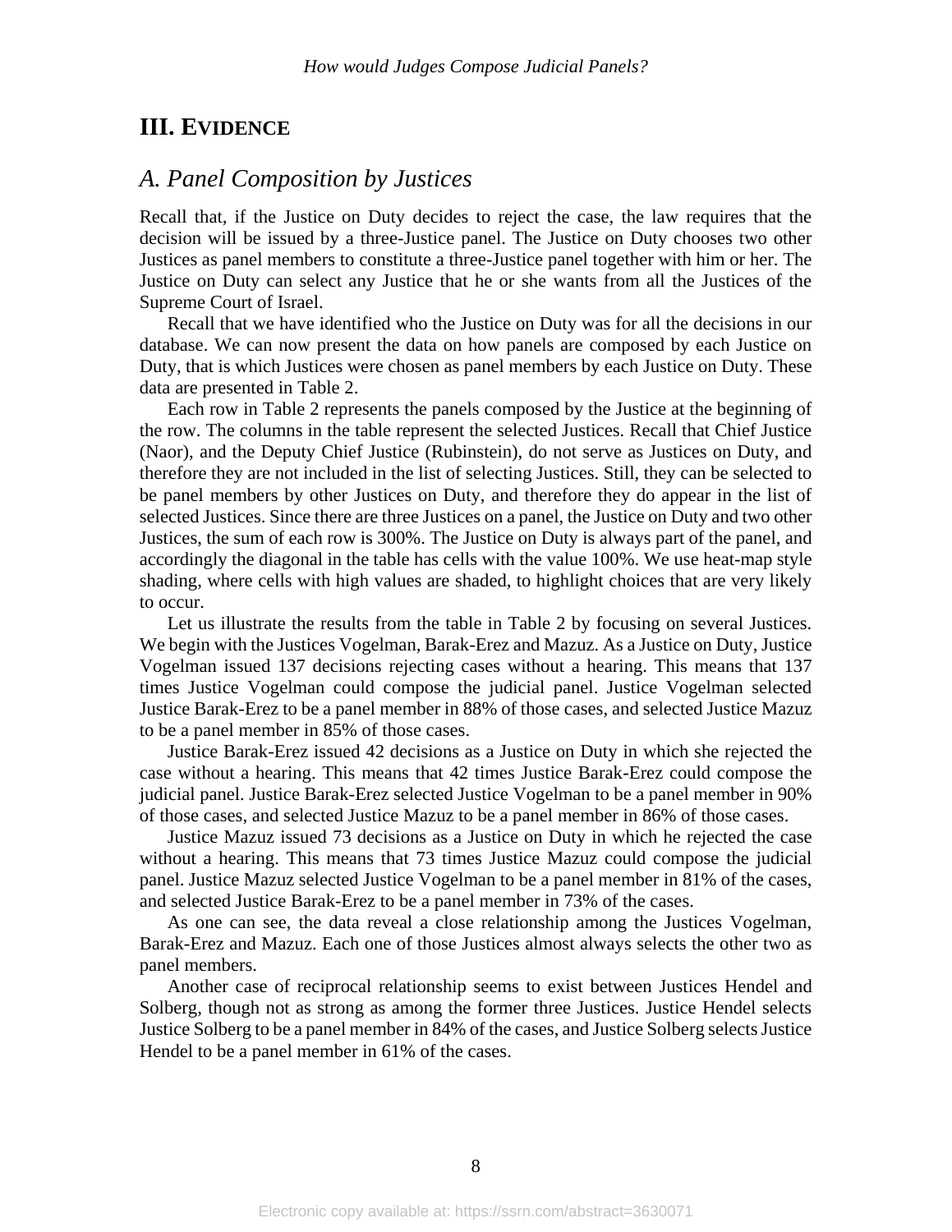|                   | Rubinstein <sup>*</sup> | 5%   | 7%         | 2%    | ೫೦       | 0%    | కి            | $\frac{28}{3}$ | క             | క             | 19%           | $1\%$   | $^{26}$       | $2\%$            | 3%            | 5%             |                                                                                                       |
|-------------------|-------------------------|------|------------|-------|----------|-------|---------------|----------------|---------------|---------------|---------------|---------|---------------|------------------|---------------|----------------|-------------------------------------------------------------------------------------------------------|
|                   | Naor*                   | ఠి   | $2\%$      | 5%    | కి       | 0%    | త్య           | కి             | 0%            | ೫೦            | 0%            | 7%      | ೫೦            | 3%               | $\frac{8}{2}$ | 2%             |                                                                                                       |
|                   | <b>Zilbertal</b>        | 57%  | $2\%$      | 5%    | 31%      | 15%   | $\frac{8}{3}$ | క              | 19%           | లిక           | 54%           | 12%     | 17%           | 100%             | 18%           | 20%            |                                                                                                       |
|                   | Vogelman                | 16%  | 90%        | 33%   | 6%       | 91%   | 86            | $\frac{8}{3}$  | 81%           | 86            | 86            | $1\%$   | 100%          | 39%              | 30%           | 37%            |                                                                                                       |
|                   |                         | 36%  | ೫೦         | 2%    | 13%      | ೫೦    | 84%           | క              | 0%            | 91%           | 4%            | 100%    | 3%            | 19%              | 21%           | 33%            |                                                                                                       |
|                   | Shoham Solberg          | 59%  | ೫೦         | 29%   | 46%      | ೫೦    | 86%           | 82%            | 86            | $\frac{8}{6}$ | 100%          | 54%     | క             | 30%              | 33%           | 32%            |                                                                                                       |
|                   | Melcer                  | 2%   | $^{86}$    | 2%    | 0%       | లిక   | కి            | క              | $^{26}$       | 100%          | 8%            | 16%     | ೫೦            | 3%               | 3%            | 5%             |                                                                                                       |
| Selected Justices | <b>INazuz</b>           | 21%  | 86%        | 12%   | 13%      | 0%    | 3%            | 3%             | 100%          | ೫೦            | $\frac{8}{6}$ | $2\%$   | 85%           | 30%              | 21%           | 32%            |                                                                                                       |
|                   | Joubran                 | 0%   | 2%         | 19%   | 38%      | లిక   | కి            | 100%           | 8%            | 0%            | 42%           | 12%     | ೫೦            | 3%               | 10%           | 16%            | as her deputy. They did not serve as Justices on Duty, but could still be selected as panel memebers. |
|                   | Hendel                  | 0%   | ೫೦         | 7%    | 8%       | $1\%$ | 100%          | 0%             | 0%            | 95%           | 4%            | 61%     | 0%            | 86               | 15%           | 31%            |                                                                                                       |
|                   | <b>Hayut</b>            | లిక  | $2\%$      | 33%   | 0%       | 100%  | కో            | 0%             | ೫೦            | 0%            | 0%            | 0%      | ఠి            | 0%               | 3%            | 10%            |                                                                                                       |
|                   | Danziger                | ೫೦   | $2\%$      | 14%   | 100%     | 3%    | $1\%$         | 67%            | 22%           | లిక           | 23%           | 33%     | $\frac{8}{3}$ | 27%              | 16%           | 20%            |                                                                                                       |
|                   |                         | 0%   | 2%         | 100%  | 13%      | 33%   | 21%           | 44%            | $\frac{8}{6}$ | 5%            | O%            | 8%      | $\frac{8}{2}$ | 3%               | 10%           | 15%            |                                                                                                       |
|                   | Barak-Erez   Baron      | 5%   | 100%       | 29%   | 8%       | 46%   | $\frac{8}{2}$ | 0%             | 73%           | 0%            | 8%            | లిక     | 88%           | 3%               | 21%           | 31%            |                                                                                                       |
|                   | Amit                    | 100% | $2\%$      | 7%    | 23%      | 10%   | కి            | క              | 4%            | ೫೦            | 46%           | ೫೦      | 4%            | 39%              | 11%           | 16%            |                                                                                                       |
|                   |                         | Amit | Barak-Erez | Baron | Danziger | Hayut | Hendel        | Joubran        | <b>Mazuz</b>  | Melcer        | Shoham        | Solberg | Vogelman      | <b>Zilbertal</b> | Average       | Std. Deviation | * Naor was Chief Justice, and Rubestein w                                                             |
|                   | Selecting Justices      |      |            |       |          |       |               |                |               |               |               |         |               |                  |               |                |                                                                                                       |

Table 2: Choice of panel members by Justices on Duty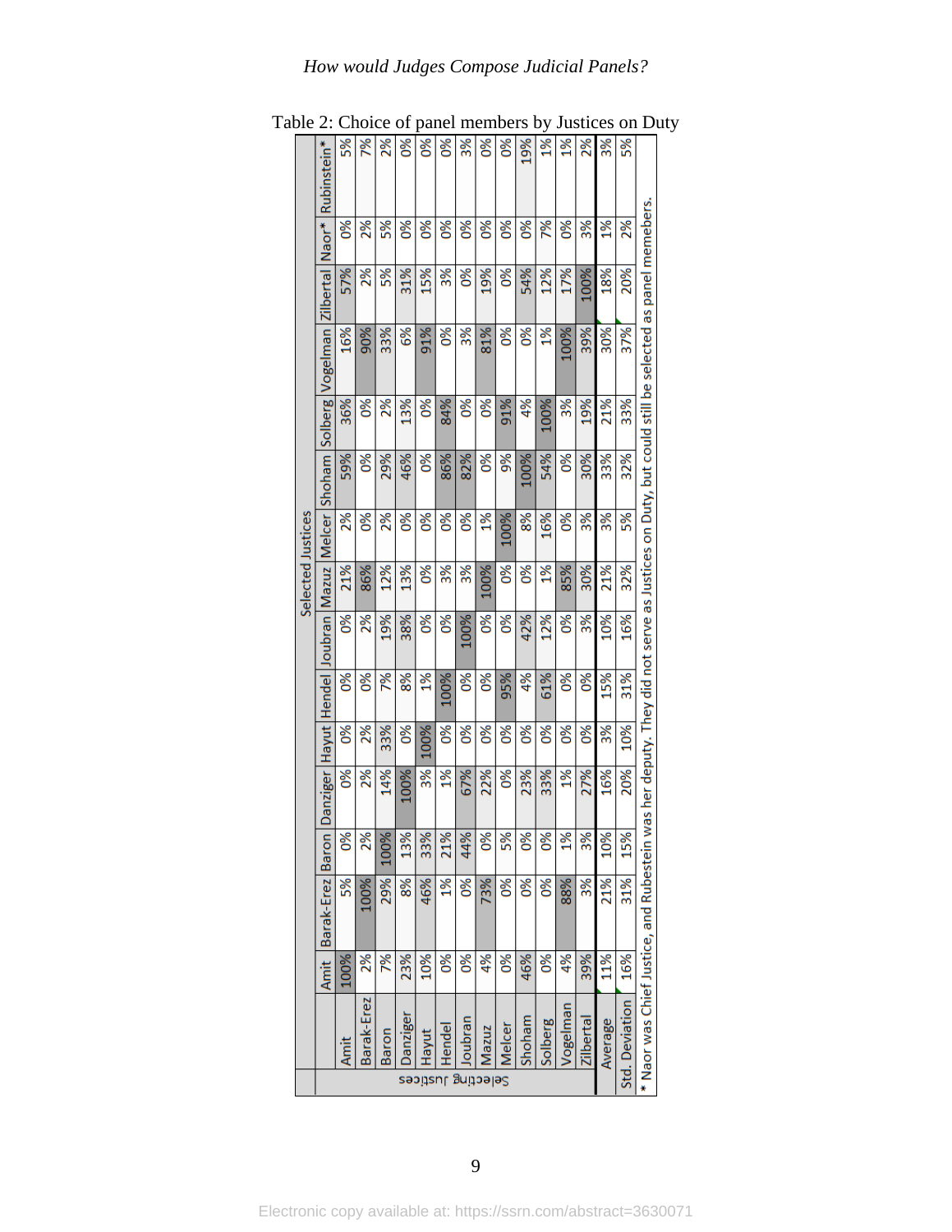Table 2 also reveals that relationship are not always reciprocal. Justice Melcer selected Justice Hendel to be a panel member in 95% of the cases. By contrast, Justice Hendel never selected Justice Melcer to be a panel member. Similarly, Justice Hayut selected Justice Vogelman to be a panel member in 91% of the cases, but Justice Vogelman never selected Justice Hayut to be a panel member.

## *B. Testing the Theories of Panel Composition*

#### **1. Testing Random Selection**

 $\overline{a}$ 

Recall that if Justices on Duty select two panel members randomly, we would expect that, for any given Justice on Duty, there would be similar probabilities for Justices to be selected as panel members. With 14 Justices to select from, we would expect to see the value 14.3%  $(=2/14)$ , or something close to this value, in all the cells in Table 2 (other than the diagonal, which reflects the 100% probability of the Justice on Duty being a panel member when he or she is the Justice on Duty). But in fact, looking at Table 2, this does not seem to be the case. There are many cells with the value 0%, and many cells with a probability that is much higher than 14.3%.

A different way to look at whether the Justices' composition of judicial panels is done randomly is by generating a Gini Coefficient for each Justice. A Gini Coefficient is a common measure of inequality of income, but it can also be applied to our others settings. For example, the Gini coefficient has been used as a measure of biodiversity (Wittebolle et al. 2009), as a measure of inequality of health related quality of life (Asada 2005), and as a measure of the inequality of academic publications across universities (Halffman and Leydesdorff 2010). To the best of our knowledge, this is the first time that the Gini Coefficient is used to measure inequality in judicial panel composition.

To develop the Gini Coefficient for each Justice, we order the choices of panel members he or she made, from the Justice that is least likely to be chosen to the one that is most likely to be chosen. We then create a Lorenz curve, which is the cumulative distribution function of each Justice's choices. We illustrate how we do that in Figure 1 for Justice Baron.<sup>3</sup>

<sup>&</sup>lt;sup>3</sup> Using Table 2 the choices of panel members that Justice Baron makes, from the Justice that is least likely to be chosen to the one that is most likely to be chosen, are the following: 0.02, 0.02, 0.02, 0.05, 0.05, 0.07, 0.07, 0.12, 0.14, 0.19, 0.29, 0.29, 0.33, 0.33. The sum of these values is 2. Thus, the cumulative distribution function begins with the value 0, and after gradually adding up the values listed above, in the order used above, it reaches the value 2.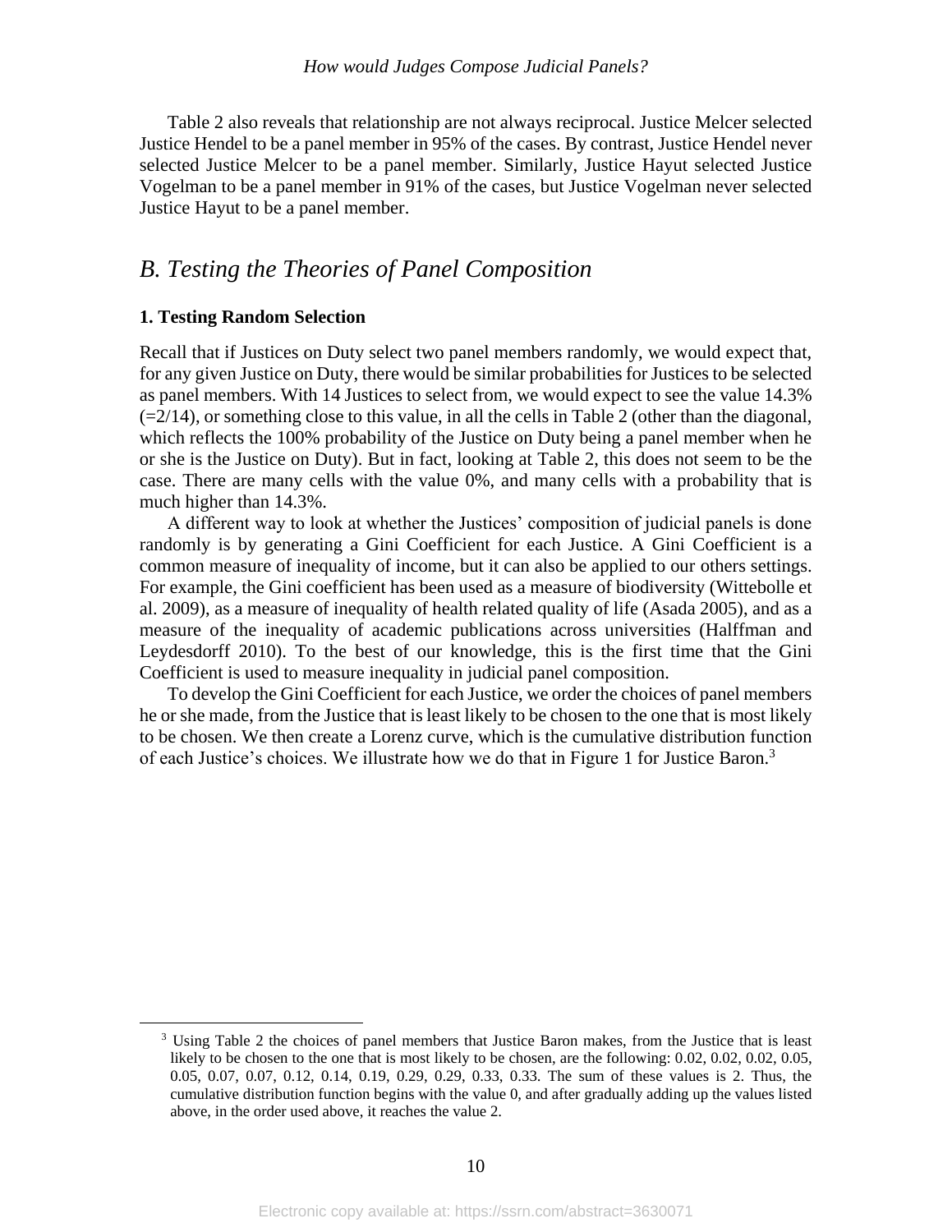

*Figure* 1: Lorenz Curve for Justice Baron

Given each Justice's Lorenz curve, we can calculate the area between the actual Lorenz Curve and a curve that represents how the Lorenz Curve would have looked if the Justice on Duty selected panel members with equal probability (area A). We can also calculate the area between the actual Lorenz Curve and curve that represents how the Lorenz Curve would have looked if the Justice on Duty selected only two specific Justices in all cases (area B). Figure 1 illustrates these two areas for Justice Baron. The Gini Coefficient is defined as:

$$
G = \frac{A}{A+B}
$$

The Gini Coefficient goes from zero (total equality) to one (total inequality). This is clear from Figure 1. If the Lorenz Curve is very close to the Random Selection Curve, area A is very small, so the Gini coefficient tends to zero. By contrast, if the Lorenz Curve is very close to the Total Inequality Curve, area A is very large, while area B is very small, and the Gini coefficient tends to one.

In the case of Justice Baron area A is 6.2, and area B is 5.8, which yields a Gini Coefficient of 0.52. We can undertake a similar calculation for each and every Justice. Table 3 presents the Gini Coefficient for measuring inequality in the selection of panel members, of each Justice.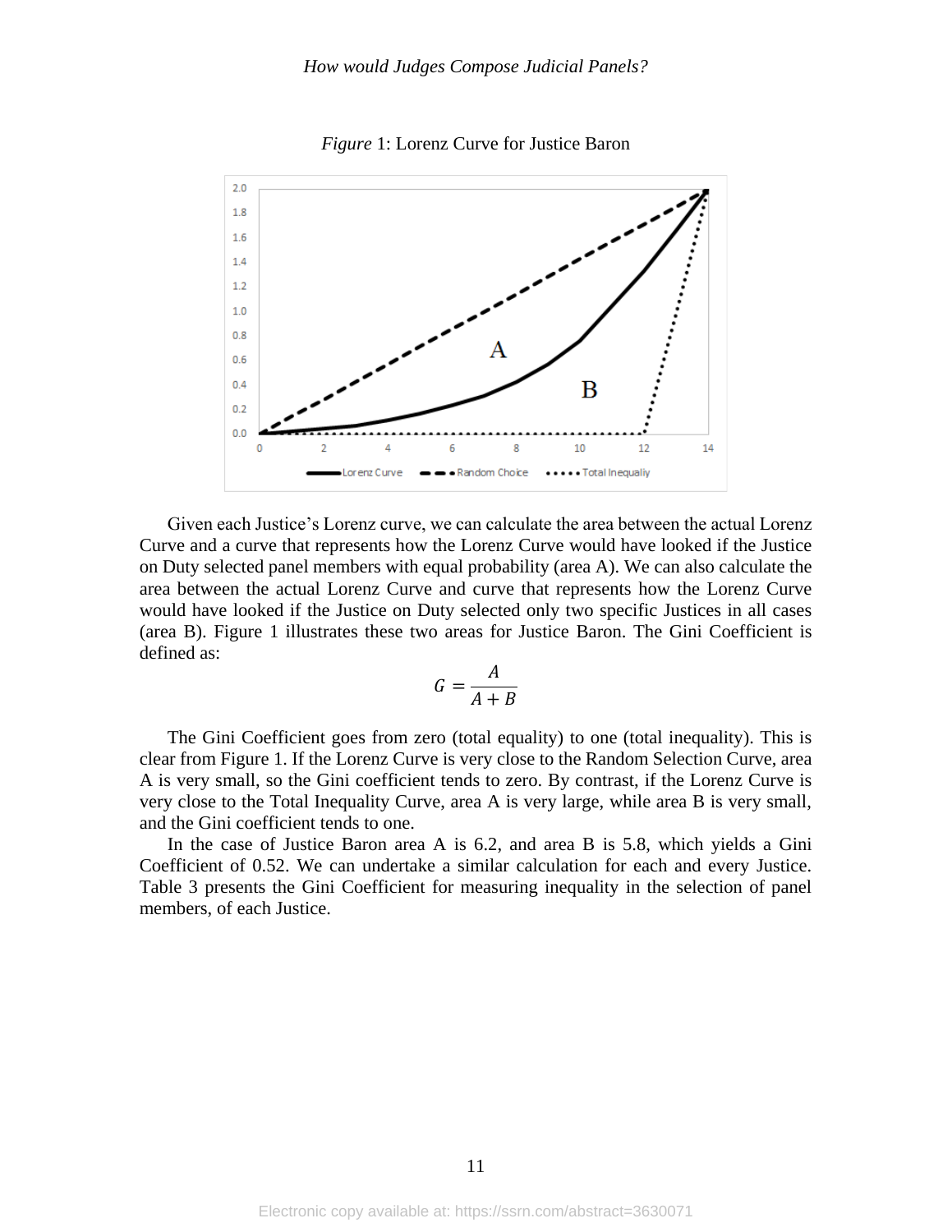| Jutice            | Gini |
|-------------------|------|
| Melcer            | 0.98 |
| Vogelman          | 0.95 |
| Hendel            | 0.95 |
| Joubran           | 0.93 |
| <b>Mazuz</b>      | 0.92 |
| <b>Barak-Erez</b> | 0.92 |
| Hayut             | 0.90 |
| Amit              | 0.81 |
| Solberg           | 0.79 |
| Shoham            | 0.78 |
| Zilbertal         | 0.64 |
| Danziger          | 0.63 |
| <b>Baron</b>      | 0.52 |

Table 3: Gini Coefficient for measuring inequality in selection of panel members

The findings in Table 3 reveal very high level of inequality in the selection of panel members. The Gini Coefficient, which goes from zero (total equality) to one (total inequality), is 0.82 on average, and for 7 out of the 13 Justices it is 0.9 and above. This seems to contradict the random selection theory of panel composition.

#### **2. Testing Professional Selection**

Recall that if Justices on Duty select two panel members professionally, which means that they compose panels by taking into account the expertise of panel members, we would expect that different Justices on duty would select the same set of expert Justices as panel members. Accordingly, in the Table 2 we would expect to see some columns with high probabilities, and low probabilities in most columns. However, looking at the Table 2 this does not seem to be the case.

Another way to test the professional selection theory is by looking at who are the two preferred panel members for each Justice on Duty. This simply means that, for each row in Table 2, we look for the two justices with the highest probability of being selected. The result of this analysis is presented in Table 4.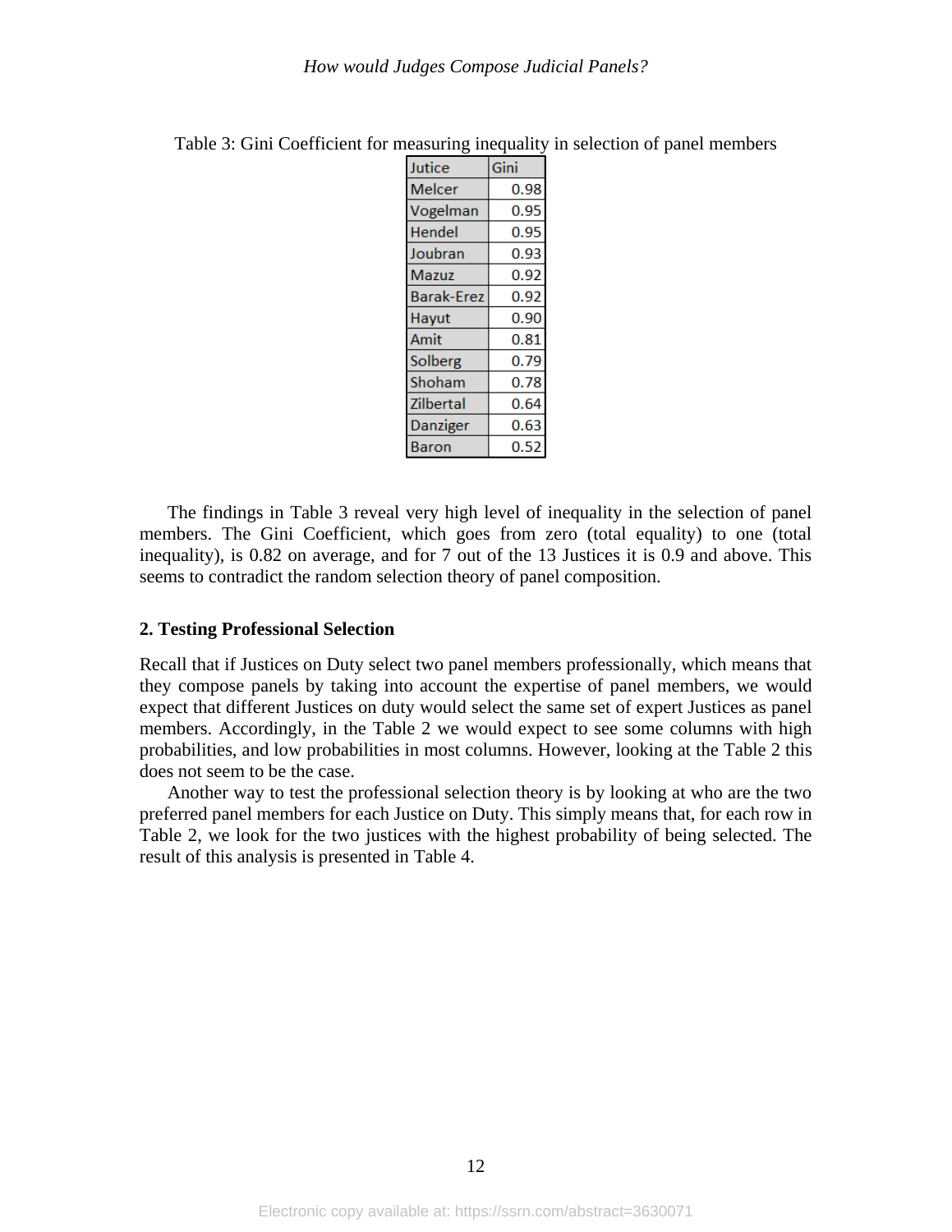| <b>Jutices</b>    | <b>1st Choice</b> | 2nd Choice        |
|-------------------|-------------------|-------------------|
| Amit              | Shoham            | Zilbertal         |
| <b>Barak-Erez</b> | Vogelman          | Mazuz             |
| <b>Baron</b>      | Hayut             | Vogelman          |
| Danziger          | Shoham            | Joubran           |
| Hayut             | Vogelman          | <b>Barak-Erez</b> |
| Hendel            | Shoham            | Solberg           |
| Joubran           | Shoham            | Danziger          |
| <b>Mazuz</b>      | Vogelman          | <b>Barak-Erez</b> |
| <b>Melcer</b>     | Hendel            | Solberg           |
| Shoham            | Zilbertal         | Amit              |
| Solberg           | Hendel            | Shoham            |
| Vogelman          | <b>Barak-Erez</b> | Mazuz             |
| Zilbertal         | Vogelman          | Amit              |

Table 4: The two preferred panel members for each Justice on Duty

Recall that there were 15 Justices on the court during our research period. Two of these Justices were the Chief Justice (Naor) and the Deputy Chief Justice (Rubinstein), who have other responsibilities, and are therefore not likely to be chosen as panel members by Justices on Duty. This leaves us with 13 Justices who could realistically be chosen. Looking at the Table 4, one can see that 12 out of those 13 Justices are included. That is, 12 out of 13 Justices are the most preferred panel members by at least one Justice. This reflects a reality where each Justice on Duty has different preferred panel members, a situation that seems inconsistent with the idea of professional choice, namely with the idea that Justices on Duty compose panels by taking into account the well established expertise of panel members.

A third way to test the professional selection theory is by looking at the two last rows in Table 2. The second to last row calculates the average probability of each Justice being selected, that is the average value of the cells in each column, excluding the cell representing each Justice's self selection. One can see that the Justice that was most likely to be selected as a panel member was Justice Shoham. This seems particularly inconsistent with the professional theory of panel selection, since Justice Shoham is an expert in criminal law, and not in public law. The last row calculates the standard deviation for these cells. As one can see, the standard deviation is quite high, and for almost all Justices is greater than the average. This reflects high variance in the choices of panel composition by each Justice on Duty.

Lastly, we attempt to test the professional selection theory more directly by investigating whether Justices' expertise correlates with the subject matter of the cases they are chosen for as panel members. To identify each Justice's expertise we utilize another procedure on the Supreme Court of Israel. Unlike High Court of Justice cases, where the Supreme Court of Israel serves as a court of first instance, most cases in Israel are filed in the magistrate court, and may be appealed in the district court. After an appeal in the district court, litigants may request permission for a second appeal from the Supreme Court of Israel. The way these requests are handled by the Supreme Court of Israel allows us to identify Justices' expertise.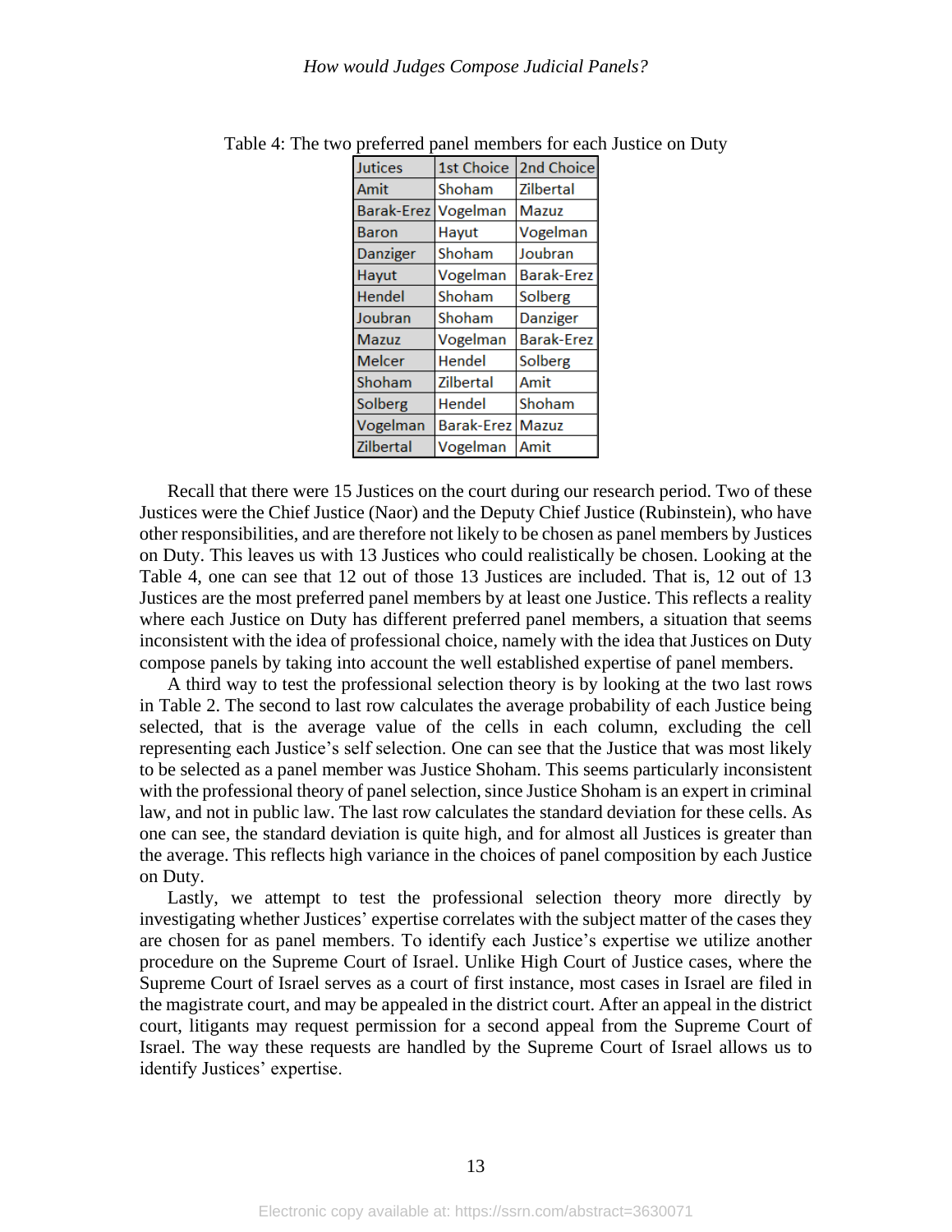When a litigant files a request for a second appeal with the Supreme Court of Israel this request is handled by a single Justice. Different Justices are assigned by the Chief Justices to deal with different types of such requests. During our research period all requests having to with decisions on administrative law cases were handled by Justices Vogelman and Barak-Erez. All requests having to do with criminal law cases were handled by Justices Shoham, Joubran and Melcer. All requests having to do with family law cases were handled by Justices Rubinstein, Mazuz, and Hendel. Lastly, the remaining Justices handled requests having to do with civil cases. As noted, this assignment of Justices to request types is made by the Chief Justice, and is commonly understood to reflect Justices' expertise. We therefore use this classification of Justices to identify them as experts in administrative law, criminal law, family law and civil law.

We then review the 794 cases in our sample, and manually classify them into the same four areas of law. Since the defendant in High Court of Justice cases is always a state body, one would assume that all our cases are related to administrative law matters. This, however, is not the case. Since the court's general policy is to allow any matter to be brought before it, many of the cases fit into other categories.

We classify cases as administrative law cases when the defendant was an administrative body (or a quasi-administrative body), or if the cases are constitutional cases. These are classic High Court of Justice cases, and they are indeed the majority of the cases. We classify cases as being on civil law matters when they involve decisions of lower courts in civil law cases, including arbitration cases, class action cases, or decisions of labor courts. We classify cases as being on family law matters if they have to do with decisions made by family courts or religious courts, which deal in Israel with family law matters. Lastly, we classify cases as being on criminal law matters if they have to do with decisions of lower courts in criminal cases, prosecutorial conduct in criminal cases, or decisions by military courts.<sup>4</sup>

With the Justices classified as experts in four areas of law (administrative law, civil law, criminal law and family law), and our cases classified into these same areas of law, we can investigate whether Justices' who are experts in a specific area are selected for panels for cases in that area. In Table 5 we do so by documenting which type of Justices were selected as panel members for which types of cases. Each row in Table 5 reflects a group of Justices of a specific expertise, and the columns reflect the share of that group's cases that belong to the different areas of law.

| Justice        | Case Type              |                        |     |     |  |  |  |  |
|----------------|------------------------|------------------------|-----|-----|--|--|--|--|
| Expertise      | Administrative   Civil | Criminal Family<br>69% |     |     |  |  |  |  |
| Administrative |                        | 11%                    | 9%  | 11% |  |  |  |  |
| Civil          | 60%                    | 14%                    | 13% | 12% |  |  |  |  |
| Criminal       | 62%                    | 14%                    | 11% | 12% |  |  |  |  |
| Family         | 64%                    | 13%                    | 9%  | 14% |  |  |  |  |

Table 5: Justices' expertise and the types of cases they are slected for

<sup>4</sup> We were unable to classify 9% of the cases into one of these categories. These unclassified include cases where the petition has no legal basis whatsoever, or where we could not understand from the court decision what the case was about.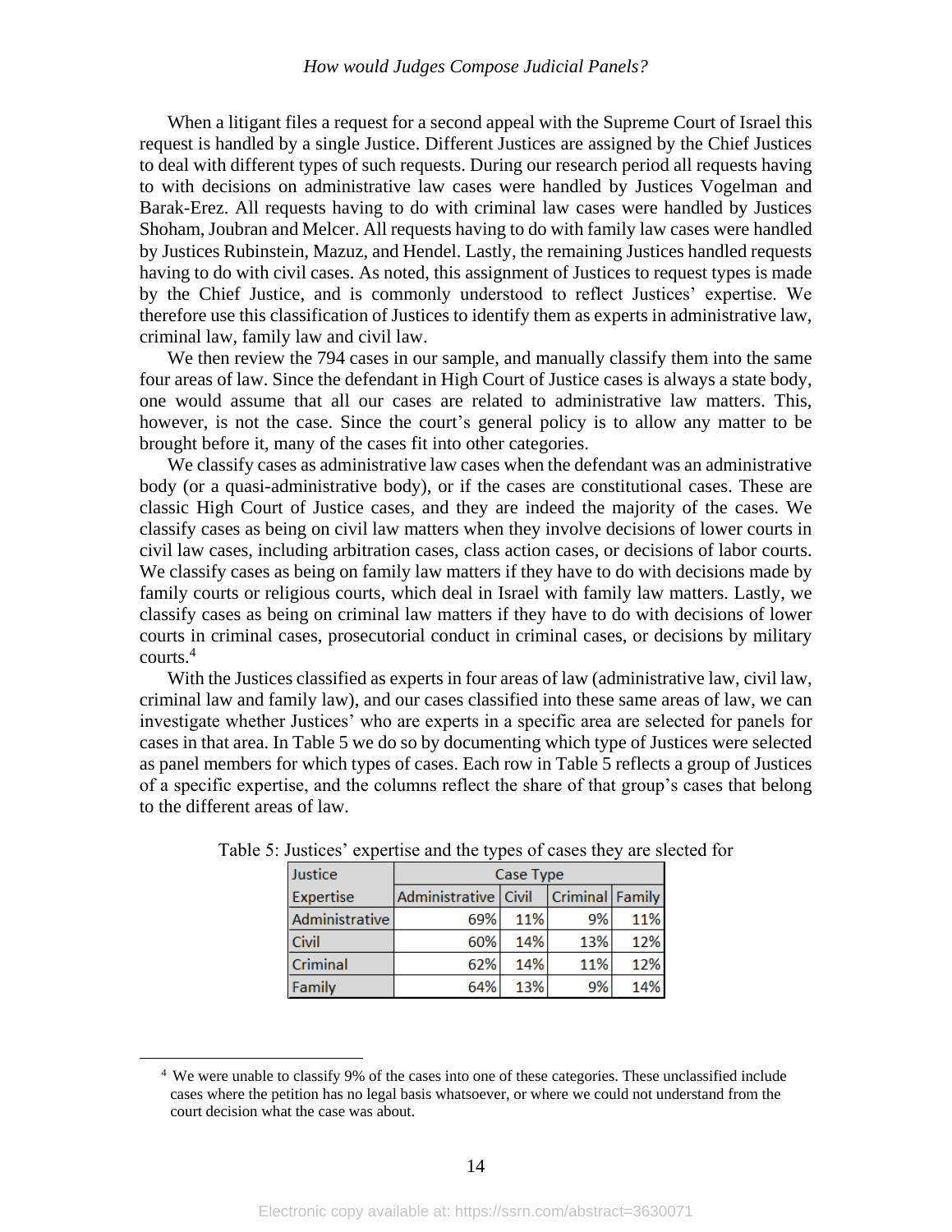Under the professional selection theory we would expect Justices who are experts in administrative law to be selected for administrative law cases, and similarly for civil law, criminal law and family law. In other words, in Table 5 we would expect the diagonal to include very high values. But as one can see, this is not the case. In fact, the distribution of types of cases seems quite similar across the four groups of Justices. This seems inconsistent with the idea of professional choice, namely with the idea that Justices on Duty compose panels by taking into account the well established expertise of panel members.

#### **3. Consistency with Strategic Selection**

Recall that if Justices on Duty select two panel members strategically, which means that they compose panels by taking into account their prediction on how panel members will decide the case, we would predict that different Justices on Duty would select different Justices as panel members, because ideological similarities and friendships vary across Justices. The data presented in the Tables 2, 4 and 5 are consistent with this theory.

It is worth recalling that under the strategic theory of panel selections, selected Justices may be more likely to agree with the Justice on Duty for personal reasons, namely their personal friendship with the Justice on Duty. Thus, this theory does not exclude the possibility of friendship affecting the choice of panel members. But friendship matters here only because it affects how likely panel members are to agree with the decision of the Justice on Duty to reject a case.

It is hard to imagine friendship affecting the choice of panel members in any other way, given our unique setting. Unlike panels in ordinary court hearings, where Justices spend time sitting together and may enjoy the company of specific Justices, in our case the Justices do not interact at all. When a Justice on Duty decides to reject a case, he or she writes a decision to that effect, and then instructs his or her clerks to take that decision, along with the parties' briefs, to the chambers of the selected panel members. With no interaction at all among the Justices, it is hard to imagine that friendship would matter in any way other than through its effect on the likelihood of panel members agreeing with the Justice on Duty's decision to reject a case.

Recall again that, as the second to last row of Table 2 indicates, the Justice that was most likely to be selected as a panel member was Justice Shoham. We noted that this finding seems particularly inconsistent with the professional theory of panel selection, since Justice Shoham is an expert in criminal law, and not in public law. This finding, however, may be explained under the strategic theory of panel selection. One thing that Justice Shoham was particularly known for is never writing minority opinions and always joining the majority opinion (Gorali 2018). This attitude makes him quite appealing as a panel member, if indeed Justices on Duty compose panels strategically.

One anecdote may illustrate the strategic choice of panel members. On May 17, 2017 Justice Amit released four decisions rejecting High Court of Justice cases.<sup>5</sup> This means that Justice Amit had to compose four panels to do so. Justice Amit selected Justice Shoham as a second panel member for the four cases, which is a common choice, as noted above. However, as a third panel member Justice Amit selected Justice Solberg for two of the cases, and Justice Vogelman for the remaining two. This choice to select a different third panel members for decisions that were issued on the same day seems quite interesting.

<sup>5</sup> The cases are HCJ 3999/17, HCJ 6806/16, HCJ 4021/17, and 3979/17.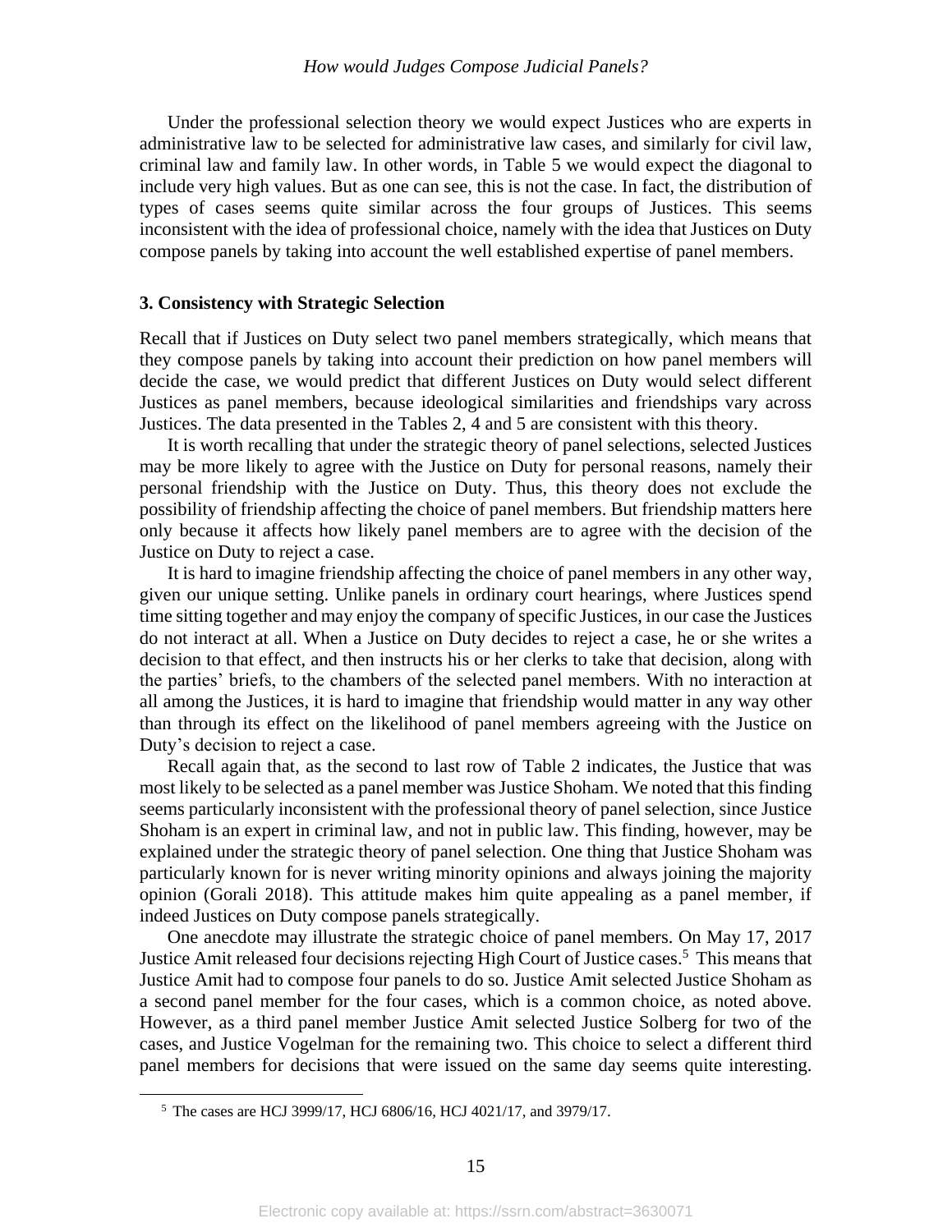Moreover, looking at Table 2, one can see that Justice Amit selects Justice Solberg more than twice as often as Justice Vogelman. Why then could not Justice Solberg be selected as a panel member for all the four cases, just like Justice Shoham?

When looking at the four cases that Justice Amit rejected that day, one sticks out as politically salient. The case (HCJ 4021/17) involved a petition to allow Jews to visit the Temple Mount during the upcoming Jerusalem Day. Since the case involved a religion based limitation on the freedom of movement of citizens, there was a risk that some Justices would not agree with Justice Amit's decision to reject the case without a court hearing. Most people who are familiar with the Supreme Court of Israel would quickly recognize that selecting Justice Solberg for this case would have been risky. Justice Solberg is an Orthodox Jew, and may have a stronger sympathy to the petitioners, being a more conservative voice on the court. Justice Vogelman by contrast, who is known to be very liberal, is a much safer choice. And indeed, Justice Vogelman was chosen as a third panel member for this politically salient case. This is consistent with the strategic theory of panel selection.

Lastly, in a recent introduction to a book in honor of Justice Danziger's retirement from the court, Justice Rubinstein reflects on their work together, noting that "in most human and legal matters our perspectives are close" (Rubinstein 2017). In the following sentence, Justice Rubinstein notes that during their years together, he frequently chose Justice Danziger as a panel member when rejecting High Court of Justice Cases. That these two sentences are adjacent is consistent with the strategic theory of panel selection.

## **IV. RELATIONSHIPS WITHIN THE SUPREME COURT OF ISRAEL**

## *A. Groups within the Supreme Court of Israel*

 $\overline{a}$ 

The findings in Section **Error! Reference source not found.** are consistent with the strategic theory of panel selection. If indeed Justices on Duty select panel members strategically, we can use the information on their selections to derive each Justices revealed preferences for panel members. We can then use the information to learn about the different circles within the Supreme Court of Israel.

To do so we use the technic of multidimensional scaling, which allows for graphical representation of closeness in two-dimensions (see generally, Cox and Cox 2000, Borg and Groenen 2005). This technic is sometimes used on the U.S. Supreme Court, where all Justices vote in all cases (Grofman and Brazill 2002, Fischman 2015, Fischman and Jacobi 2015). The manner in which it is used here is similar to principal component analysis. As one can see in the table in Figure 2 we have 13 Justices (observations) with 15 variables (their selection of panel members). The analysis tries to distill these 15 variable into 2. The distance between two Justices reflects the euclidean distance between the choice of panel members that they made. A greater distance reflects more different choice of panel members.

The result of the multidimensional scaling analysis, using the data from Table 2, can be seen in Figure 2.<sup>6</sup>

<sup>6</sup> Figure 2 was obtained by running the following command in Stata on the data in Table 2: "mds amit-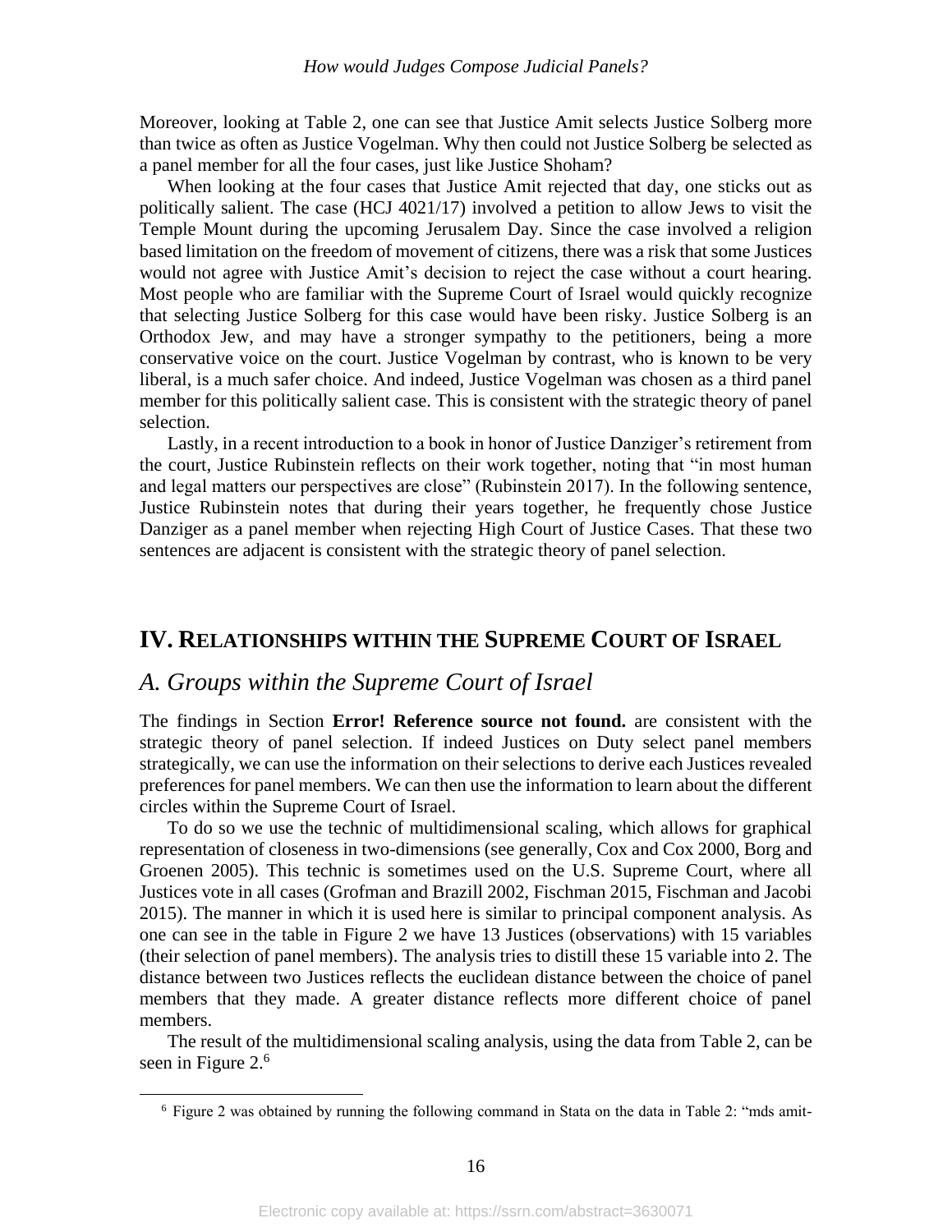

*Figure* 2: Relationships within the Supreme Court of Israel

The two dimensional diagram in Figure 2 reveals three groups within the Supreme Court of Israel. One group consists of Justices Hayut, Barak-Erez, Mazuz and Vogelman. This group has special importance, because it includes the current Chief Justices, Justice Hayut (she was not the Chief justice during the research period). A second group includes Justices Amit, Zilbertal, Danziger and Jourbran, with Justice Shoham, being close to that group, though a bit distant. Justice Baron is somewhere between the former group and the latter group. Lastly, a third group is a group consisting of the two Justices Solberg and Hendel. Justice Melcer is distant from all the Justices, as he has a very low likelihood of being selected as a panel member, though he is the closest to Solberg and Hendel, who he often selects as panel members.

We have some other information that seems consistent with the existence of the groups identified in Figure 2. Generally, Justices have to excuse themselves from a case if they have some personal relationship with the lawyer representing one of the parties. The list of such lawyers, by the relevant Justice, has recently been made public (Neuman 2018). Naturally, Justice Hayut includes in this list her husband, who is a prominent lawyer. Interestingly however, Justices Vogelman, Barak-Erez and Baron also include Hayut's husband as a lawyer that will make them excuse themselves from a case. This indicates that these three Justices all have a close personal relationship with Hayut's husband, and naturally also with Hayut. This is consistent with a close relationship among these Justices indicated in Figure 2.

rubinstein, id(justice\_name) std".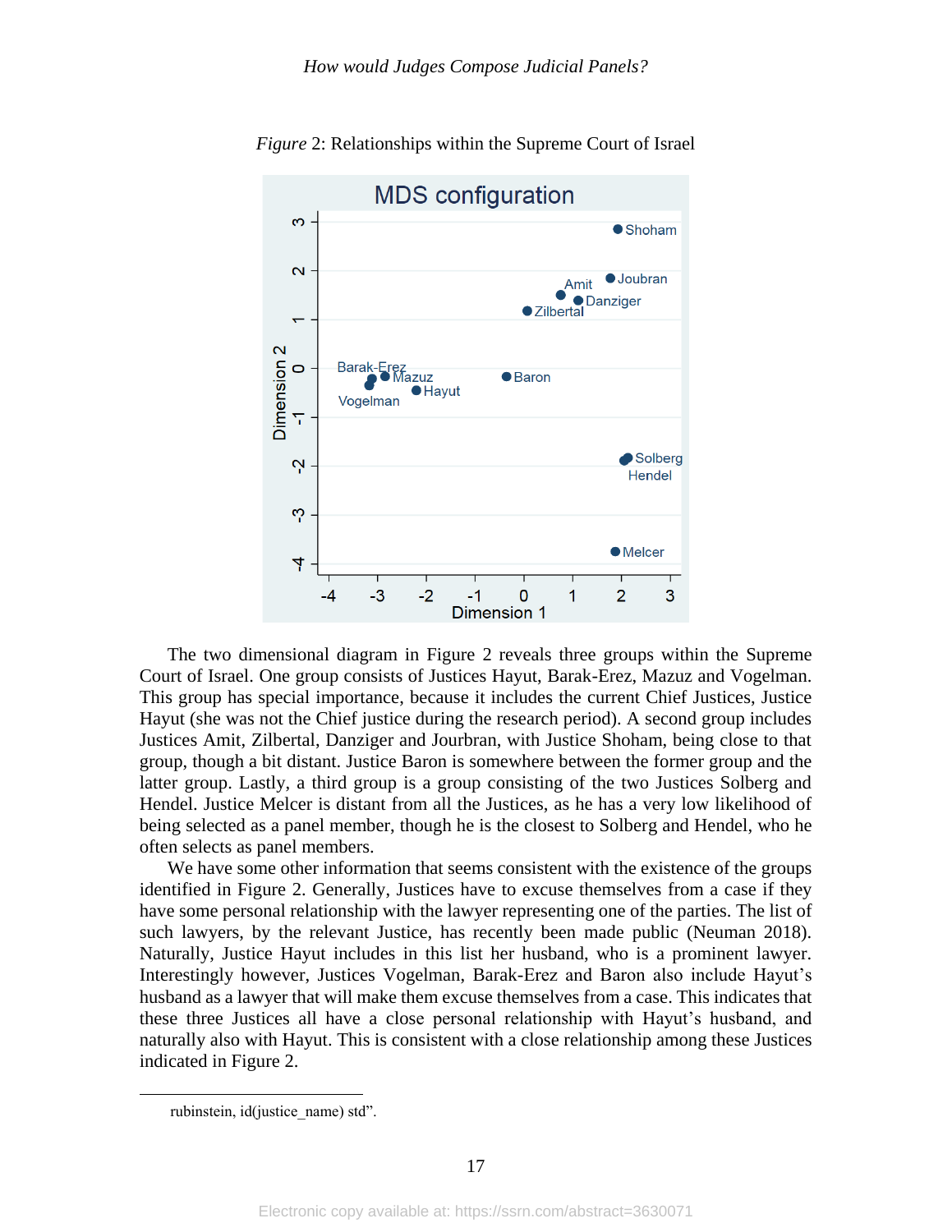Moreover, some have claimed that "it is absolutely obvious that Justice Hayut shares the view that. . . the Justice system is 'the responsible adult,' whose role is to guarantee that the political system will not make decisions that are morally or economically wrong" (Radozkovitch 2017). Accordingly, some people may identify the group of Justices centered around Justice Hayut as a very activist group.

By contrast, the two-Justice group which consists of Justices Hendel and Solberg may represent a more conservative group. Both Justices Hendel and Solberg are the only Orthodox Jews on the Supreme Court of Israel, and the fact that they stick together may reflect shared values.

We now turn to investigating whether the relationships identified in Table 2 and Figure 2 can be used to predict other choices made by Justices.

## *B. Choice of Panel Members by the Chief Justice*

So far we have focused on one specific procedure in the Supreme Court of Israel. This procedure is unique and worth exploring, since it allows Justices to select panel member who will join them. This procedure, however, applies only when a Justice on Duty dealing with a High Court of Justice case, decides to reject the case without a hearing. But what about Supreme Court of Israel cases that are granted a three-Justice court hearing? How are panels composed for such cases?

Three-Justice court hearing are held on the Supreme Court of Israel for three types of cases. First, for High Court of Justice cases, where the Justice on Duty did not think the case should be rejected. Second, for civil or criminal cases where litigants have a right to appeal a decision in the Supreme Court of Israel. Lastly, for civil, criminal or administrative cases where litigants do not have a right to appeal a decision in the Supreme Court of Israel, but following a request, a Justice granted a permission for second appeal.

Under the law, the Chief Justice has the official authority to compose judicial panels in all cases handled by the Supreme Court of Israel, including ones where a court hearing is held (Law of Courts, Section 27(a)). We therefore investigate whether the Chief Justice uses this power to compose panels strategically in cases that are granted a three-Justice court hearing.

The database we have used thus far focused on the period ending in April 2017, when Justice Naor served as Chief Justice. In November 2017, upon Naor's retirement, Justice Hayut was elevated to become Chief Justice. We can therefore investigate whether Chief Justice Hayut, after becoming Chief Justice, and obtaining the legal authority to compose panels, does so strategically. Our general approach is to use the choices Justice Hayut made as a Justice on Duty to identify her revealed preferences for panel members, and to see whether these preferences help explain the panels she composed after becoming Chief Justice.

To measure Justice Hayut's choice of panel members after becoming Chief Justice, we count the number of times each Justice sat on panel with Chief Justice Hayut, following her appointment as Chief Justice in November 2017. We count days of court hearings, when new cases are being assigned. <sup>7</sup> We have data for these days of court hearings from

 $7$  We do not count days of court hearings in which cases, which were already heard once, are heard again by the same panel. A second hearing takes place in complicated cases, or cases where the court gave the parties an opportunity to reach an agreement. Including such days of court hearings would be double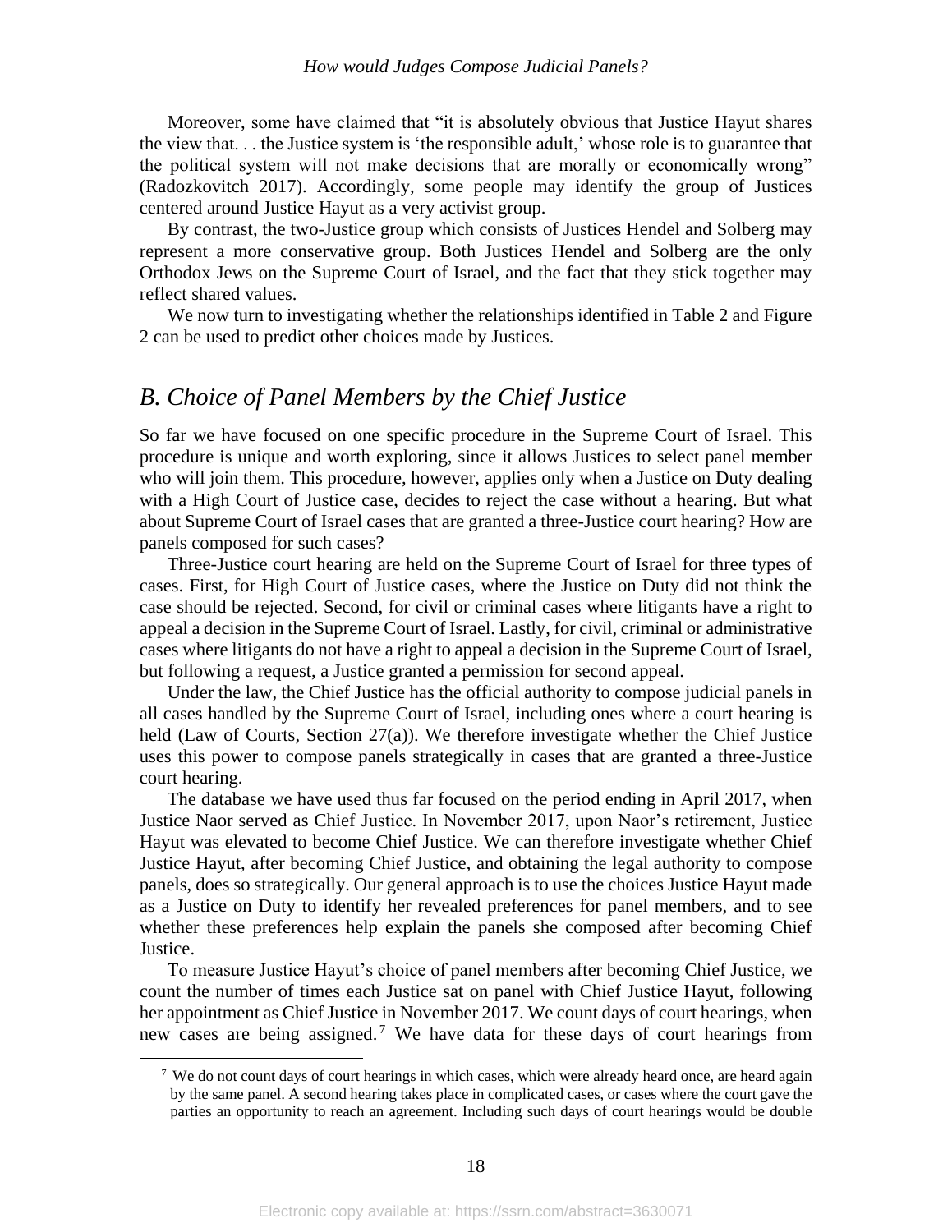November 2017 through July 2019, and also scheduled panels through December 2019. We focus only on Justices that were on the court during our original research period, and have not retired since.<sup>8</sup>

We begin by using a measure of closeness to Justice Hayut based on the selections she made as a Justice on Duty, before she became chief Justice. Accordingly, in Figure 3 the xaxis represents the choice of panel members that Hayut made when rejecting High Court of Justice cases as a Justice on Duty, before she became Chief Justice. These data are simply taken from Justice Hayut's row in Table 2. The y-axis represents the number of panels that different Justices shared with Hayut in cases where a three-Justice court hearing was held, after she became Chief Justice.



*Figure* 3: Choice of panel members by Hayut as a Justice on Duty and as Chief Justice

As one can see, there is a positive correlation between the choice of panel members Hayut made before becoming a chief Justice, when she could choose panel members only when she rejected High Court of Justice cases as a Justice on Duty, and the choice of panel members Hayut made after becoming a Chief Justice, when she had the legal authority to compose panels generally, and specifically choose the Justices who will sit with her in ordinary court hearings. <sup>9</sup> This finding is consistent with the strategic theory of panel composition.

Another way to measure closeness to Hayut is by using the output of the multidimensional scaling analysis. This approach utilizes the full data we have on the choice of panel members that were made by all the Justices on Duty, as opposed to only the

counting, since we count these cases already when they are heard by the court for the first time, and they therefore do not represent another instance of panel selection.

<sup>&</sup>lt;sup>8</sup> This is because we are using data from our original research period (01/2015-04/2017) to identify Justice Hayut's preferences for panel members, and data from the period following November 2017 to see how these preferences help explain panel composition in cases where a court hearing was held.

<sup>&</sup>lt;sup>9</sup> In a bivariate regression the coefficient is 9 with p-value=0.036. Though there is no principled reason to drop Justice Vogelman from the analysis, it should be noted that is he is dropped the correlation loses its statistical significance.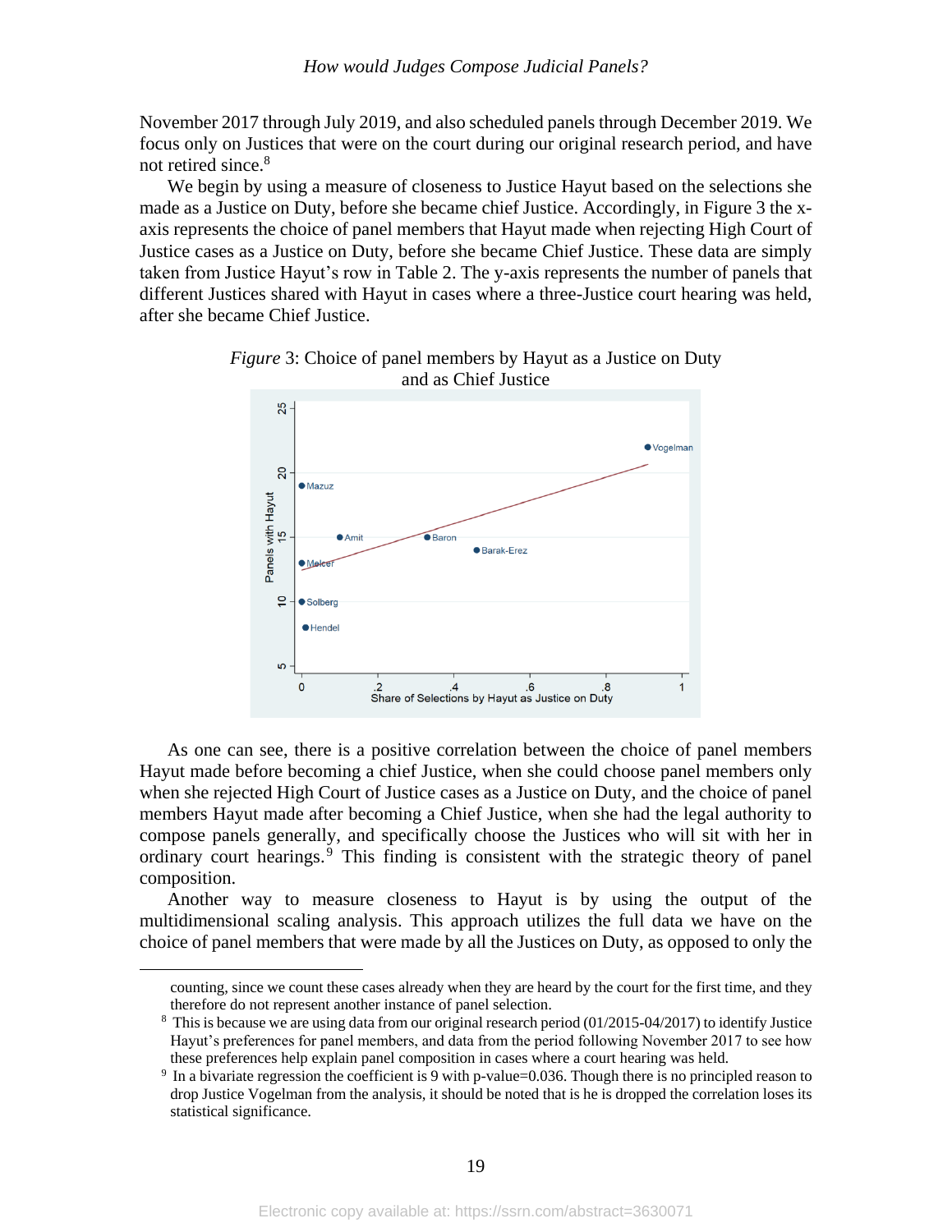choices made by Hayut. We can use that figure to measure closeness to Hayut as the euclidean distance to Hayut in Figure 2. Accordingly, in Figure 4 the x-axis represents this distance, based on the data from the period 01/2015-04/2017, before Hayut became Chief Justice. The y-axis represents the number of panels that different Justices shared with Hayut in cases where a three-Justice court hearing was held, after she became Chief Justice.



### *Figure* 4: Distance from Hayut in MDS figure and choice of panel members by Hayut as Chief Justice

As one can see, there is a negative correlation between the distance from Hayut and the choice of panel members by Hayut after before becoming a chief Justice.<sup>10</sup> This finding is consistent with the strategic theory of panel composition.

## **V. EXTENSIONS**

 $\overline{a}$ 

## *A. Proximity of Chambers*

This paper shows that, as Justices on Duty, Justices choose panel members in a manner that is not random or professional, and seems to be strategic. One alternative explanation that may be raised is that, as Justices on Duty, Justices select panel members based on the proximity of those Justices' chambers to the Justice on Duty's chamber. This possibility is worth exploring because it is was raised by the Supreme Court of Israel in its official response to a draft version of this paper as the reason for our findings.

This argument raises several problems. First, the distance among chambers is very short. Getting to the farthest chamber may require a 30 second walk. So it is hard to understand why such a distance would be so crucial. Furthermore, the Justice on Duty is not the one who carries the briefs to the other chambers, the clerks do it. Accordingly, one

 $10$  In a bivariate regression the coefficient is  $-1.83$  with p-value=0.035. Though there is no principled reason to drop Justice Vogelman from the analysis, when he is dropped the coefficient is -1.41 with pvalue=0.071.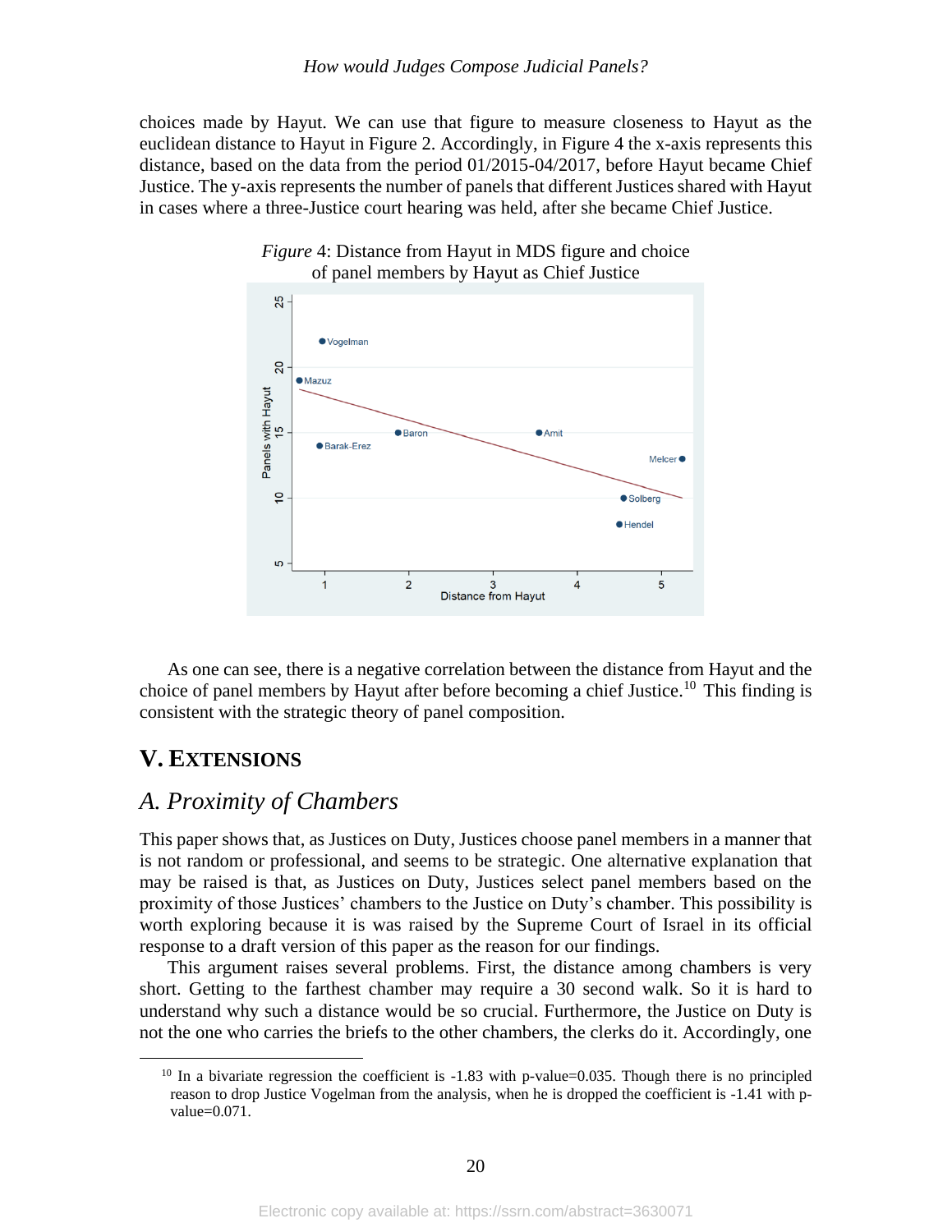wonders if saving such a short walk to the clerks is important enough for the Justice to be an important factor in selecting panel members. Lastly, the choice of chambers' location is endogenous. Chambers are not allocated randomly, and Justices who are friends with each other often ask to sit next to each other. Thus, the closeness of chambers may be driven by the same factors that make Justices select each other as panel members.

But does physical proximity of chambers explain the choice of panels? After speaking to former Supreme Court clerks who clerked during our research period, we were able to reconstruct the map of the chambers during this period. The chambers of the Justices on the Supreme Court of Israel are organized along two parallel corridors, each housing seven chambers. Figure 5 presents these corridors, as well as the probability of being selected to be a panel member by Justice Hayut, when she was the Justice on Duty, taken from the Table 2.

|                 |          | 33%          | $0\%$         | 46%                          | 91%                     |             | x     | 0%                | 1%              |          |             |    |
|-----------------|----------|--------------|---------------|------------------------------|-------------------------|-------------|-------|-------------------|-----------------|----------|-------------|----|
|                 |          | <b>Baron</b> | Mazuz         | <b>Barak-Erez   Vogelman</b> |                         |             | Hayut | <b>Solberg</b>    | <b>Hendel</b>   |          |             |    |
|                 |          |              |               |                              | <b>Eastern Corridor</b> |             |       |                   |                 |          |             |    |
|                 |          |              |               |                              |                         |             |       |                   |                 |          |             |    |
| <b>Entrance</b> | Corridor |              |               |                              |                         |             |       |                   |                 | Corridor | <b>Naor</b> | 9% |
|                 |          |              |               |                              |                         |             |       |                   |                 |          |             |    |
|                 |          |              |               |                              | <b>Western Corridor</b> |             |       |                   |                 |          |             |    |
|                 |          | Joubran      | <b>Melcer</b> | <b>Shoham</b>                | <b>Zilbertal</b>        | <b>Amit</b> |       | <b>Rubinstein</b> | <b>Danziger</b> |          |             |    |
|                 |          | 0%           | 0%            | 0%                           | <b>15%</b>              | 10%         |       | 0%                | 3%              |          |             |    |

### *Figure* 5: Map of chambers and likelihood of being selected as panel member by Justice Hayut

Looking at Figure 5, it is hard to see how the selection of panel members by Hayut was driven by the physical proximity of chambers. The chambers of both Vogelman and Solberg are adjacent to Hayut's, yet the former was selected to be a panel member in 91% of the cases Hayut made such a selection, while the latter was never selected. The chambers of both Barak-Erez and Justice Hendel are one chamber away from Hayut's, yet the former was selected to be a panel member in 46% of the cases Hayut made such a selection, while the latter was only selected in 1% of the cases. Mazuz is closer to the chambers of Hayut than Baron, yet he is never selected to be a panel member, while Baron, who is farther way, is selected in 33% of the cases. A similar analysis for other Justices does not seem consistent with the idea that physical proximity played a major role in the selection of panel members.

## *B. Types of Cases*

As noted, our database includes 794 decisions in which the Justice on Duty decided to reject the case without a hearing, and was able to choose two other panel members to compose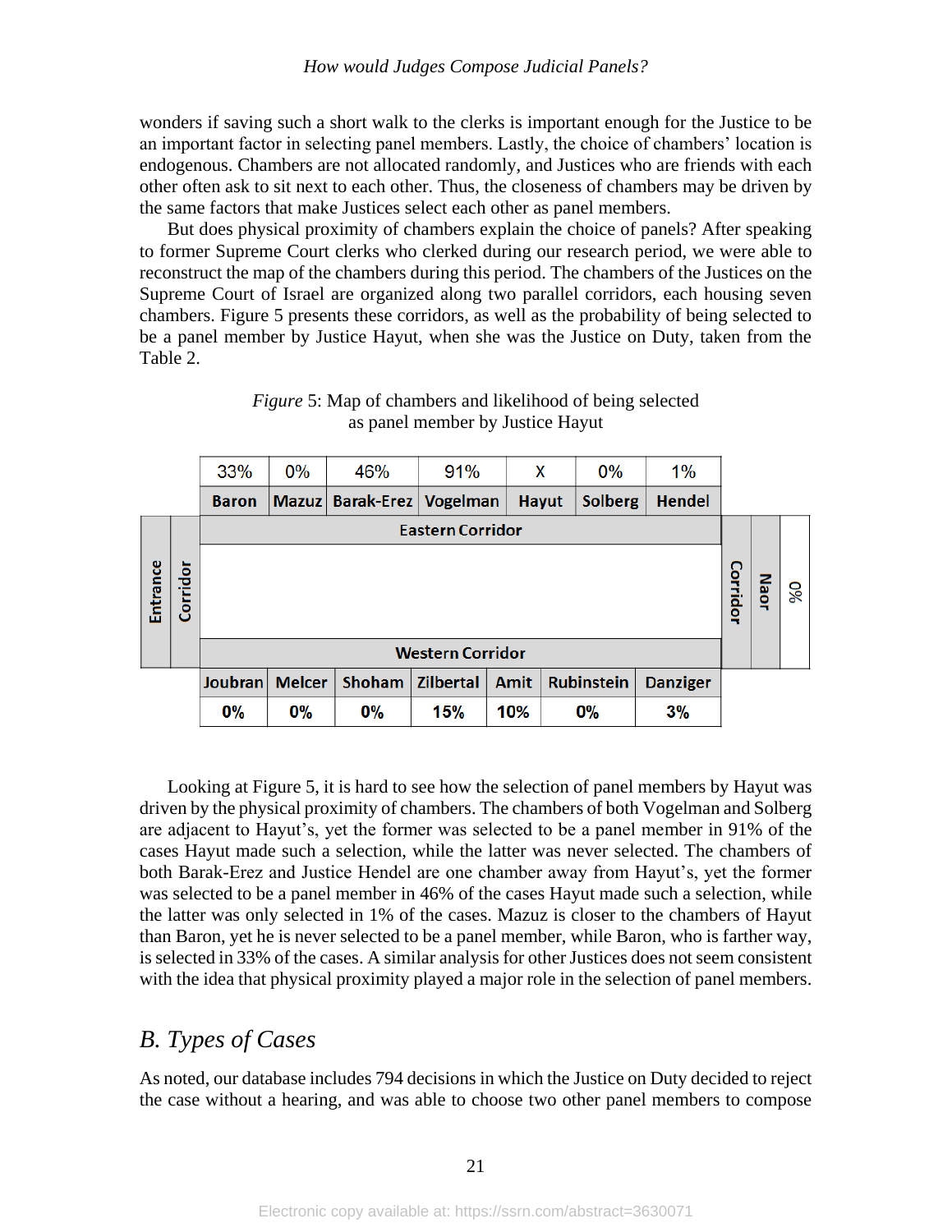#### *How would Judges Compose Judicial Panels?*

the three-Justice panel for the case. It is important to note that some of these rejections involve the writing of a full detailed decision, that can even set a precedent. Thus, this procedure is not necessarily limited to the rejection of unimportant cases. This is important because in its official response to the draft version of this paper, the Supreme Court of Israel has argued that the procedure we focus on in this paper is used exclusively for unimportant cases.

To illustrate, in High Court of Justice case *Movement for Quality of Government v. Minister of Interior*<sup>11</sup> the Justice on Duty was Justice Solberg. The petitioner in this case requested that a deputy minister be removed from office because she was a suspect in a case of bribery. Justice Solberg wrote an 11 page detailed decision, deciding that, under the specific circumstances of the case, the deputy minister does not have to be removed from office. Justice Solberg chose as panel members Justices Naor and Zilbertal, who joined his opinion.

In High Court of Justice case *Zidan v. Minister of Interior*<sup>12</sup> the question was whether a municipality employee may run for political office in the municipality, when he was unable to take leave long enough before the elections, since elections were called unexpectedly because of the passing away of a mayor. The Justice on Duty was Justice Amit, who wrote a 13 page decision, and chose as panel members Justices Barak-Erez and Mazuz, each of whom wrote a separate opinion.

Other examples can be noted, but the point here is to illustrate how potentially important decisions can be made using the procedure which allows the Justice on Duty to compose the panel deciding the case.

### **VI. CONCLUSION**

 $\overline{a}$ 

Litigants often claim that the outcome of their case depends on who will be the judges assigned to the panel. Research has also shown that panel composition matters. Still, no evidence has been presented that judges themselves think that panel composition matters. The findings in this paper are consistent with the idea that judges care about panel composition, and therefore compose panels strategically. Although our paper begins by focusing on a specific procedure on the Supreme Court of Israel, which allows Justices on Duty to compose three-Justice panels when rejecting a case, we also provide evidence that ordinary panels, which the Chief Justice has the legal authority to compose, are composed strategically. If this is indeed the case then the paper provides strong evidence in support of the random configuration of three-judge panels in the U.S. Courts of Appeals.

Furthermore, Levy (2017) notes that the non-randomness in the U.S. system occurs when there is discretion to do things like replace judges that had to recuse themselves or call in sick, or when judges decide to visit from another circuit. The findings in this paper raise a concern that this discretion will be used to calling allies. We may therefore want to reduce, to the extent possible, any discretion in the composition of panels.

Another implication of our paper is that public scrutiny of Justices' behavior matters. A draft of our paper was first circulated on Thursday, November 22nd, 2018, before a faculty workshop which was scheduled for the following week. On Sunday, November  $25<sup>th</sup>$ , the Supreme Court of Israel issued an official response to our draft, raising the arguments which

 $11$  HCJ 990/15, published in Nevo, March 15th, 2015.

<sup>12</sup> HCJ 3195/16, published in Nevo, April 25th, 2016.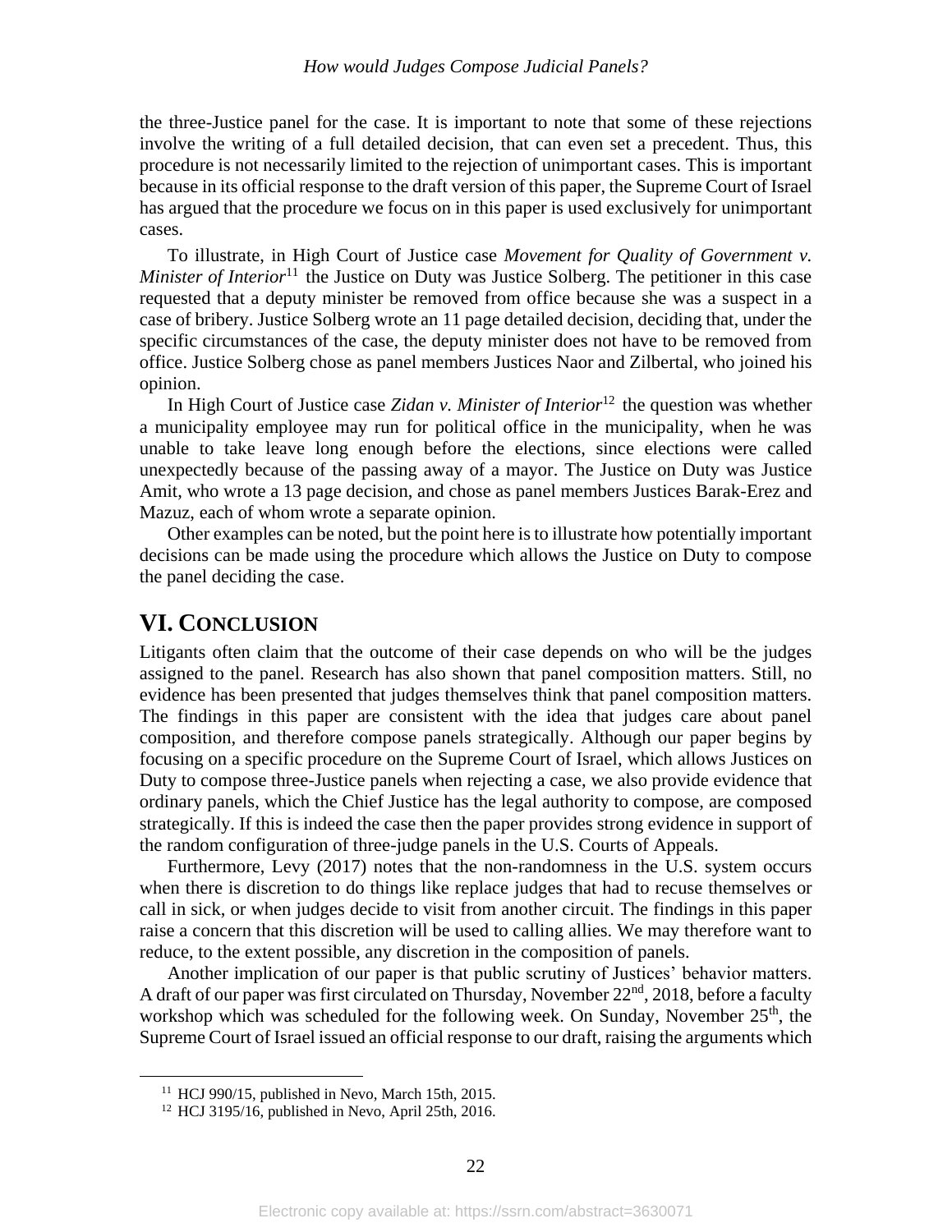we discuss in Section 5. Then, on Tuesday, November  $27<sup>th</sup>$ , the Supreme Court announced that Justices on Duty will no longer be able to choose panel members as they wish (Hovel 2018). Under the new rules, when rejecting a case the Justice on Duty has to select as panel members the Justice who is on duty the week the decisions is issued, and the Justice who is scheduled to be on duty the following week. This development seems to suggest that strategic panel composition, to the extent presented in this paper, is possible only when judges believe no one is watching.

This development highlights the importance of empirical legal studies and their real world affects. Still, it is important to acknowledge their limitations as well. The Chief Justice has not given up her authority to compose ordinary panels. Furthermore, Justices often exercise absolute power in ways that, unlike panel composition, are difficult to empirically measure and scrutinize. Our findings thus may also shed light on the exercise of absolute power by Justices in such cases.

# **References**

Abramowicz, Michael and Maxwell Stearns. 2005. "Defining Dicta." *Stanford Law Review* 57: 953-1094.

Asada, Yukiko. 2005. "Assessment of the health of Americans: the average health-related quality of life and its inequality across individuals and groups," *Population Health Metrics* 3.1: 7.

Atkins, Burton M., and William Zavoina. 1974. "Judicial leadership on the court of appeals: A probability analysis of panel assignment in race relations cases on the fifth circuit." *American Journal of Political Science* 18(4): 701-711.

Barrow, Deborah J. and Thomas G. Walker. 1988. *A Court Divided: The Fifth Circuit Court Of Appeals And The Politics Of Judicial Reform* (Yale University Press)

Budziak, Jeffrey. 2015. "The Strategic Designation of Visiting Judges in the U.S. Court of Appeals." *Justice System Journal* 36(3): 233-253.

Borg, Ingwer, and Patrick J. F. Groenen. 2005. *Modern Multidimensional Scaling: Theory and Applications*. 2d ed. New York: Springer.

Boyd, Christina L., Lee Epstein, and Andrew D. Martin. 2010. "Untangling the causal effects of sex on judging." *American Journal of Political Science* 54.2: 389-411.

Chilton, Adam S., and Marin K. Levy. 2015. "Challenging the randomness of panel assignment in the Federal Courts of Appeals." *Cornell Law Rev* 101: 1-56.

Cox, Adam, and Thomas J. Miles. 2008. "Judging the voting rights act." *Columbia Law Review* 108: 1-54.

Cox, Trevor F. and Michael A.A. Cox. 2000. *Multidimensional Scaling.* 2d ed.

Cross, Frank B. and Emerson H. Tiller. 1998. "Judicial Partisanship and Obedience to Legal Doctrine: Whistleblowing on the Federal Courts of Appeals." *Yale Law Journal* 107: 2155- 2176.

Dotan, Yoav. 1999a. "Judicial Rhetoric, Government Lawyers, and Human Rights." *Law*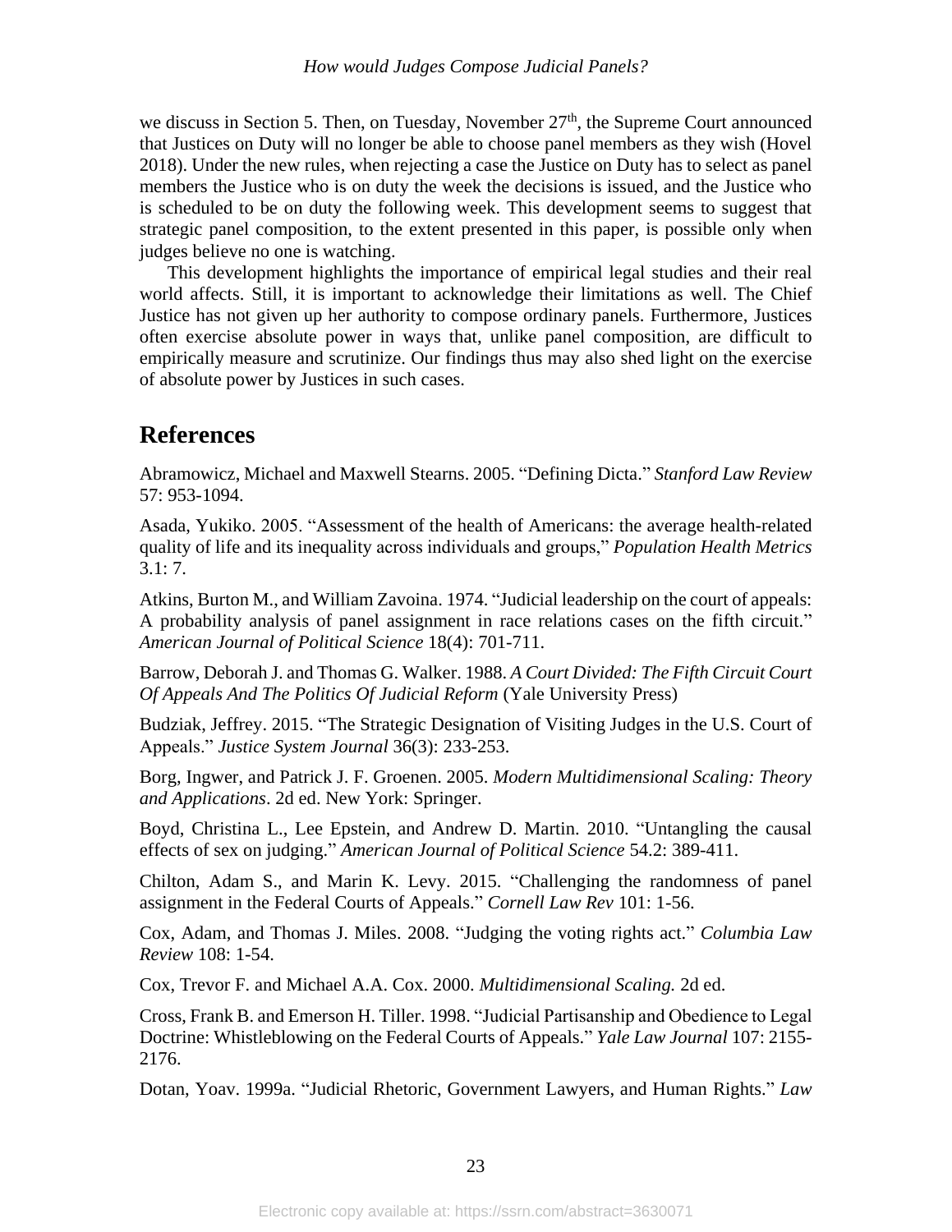*& Society Review* 33: 319-363.

Dotan, Yoav. 1999b. "Do the Haves Still Come out Ahead? Resource Inequalities in Ideological Courts: The Case of the Israeli High Court of Justice." *Law & Society Review* 33: 1059-1080.

Epstein, Lee, William M. Landes and Richard A. Posner. 2011. "Why (and When) Judges Dissent: A Theoretical and Empirical Analysis." *Journal of Legal Studies* 3: 101

Farhang Sean, Wawro Gregory. 2004. "Institutional dynamics on the U.S. Court of Appeals: Minority representation under panel decision making." *Journal of Law, Economics and Organization* 20(2) :299-330.

Fischman, Joshua B. 2015. "Do the Justices Vote Like Policy Makers? Evidence from Scaling the Supreme Court with Interest Groups." *Journal of Legal Studies* 44: S269.

Fischman, Joshua B. and Tonja Jacobi. 2015. "The Second Dimension of the Supreme Court." *William & Mary Law Review* 57: 1671.

Gorali, Moshe. 2018. The Justice who Searched for the Middle of the Road. *Calcalsit*, Aug 1st. https://www.calcalist.co.il/local/articles/0,7340,L-3743480,00.html.

Grofman, Bernard, and Timothy J. Brazill. 2002. "Identifying the Median Justice on the Supreme Court through Multidimensional Scaling: Analysis of 'Natural Courts' 1953- 1991." *Public Choice* 112: 55–79.

Halffman, Willem, and Loet Leydesdorff. 2010. "Is inequality among universities increasing? Gini coefficients and the elusive rise of elite universities." *Minerva* 48.1: 55- 72.

Hasday, Michael. 2000. "Ending the Reign of Slot Machine Justice." N*.Y.U. Annual Survey of American Law* 57: 291.

Hausegger, Lori, and Stacia Haynie. 2003. "Judicial Decisionmaking and the Use of Panels in the Canadian Supreme Court and the South African Appellate Division." *Law & Society Review* 37.3: 635-657.

Hovel, Revital. The Chief Justice: Supreme Court Justices will not be able to choose who will Sit with them on panel when rejecting cases. *Haaretz*, November 27<sup>th</sup>. https://www.haaretz.co.il/news/law/1.6695320

Kastellec, Jonathan P. 2013. "Racial diversity and judicial influence on appellate courts." *American Journal of Poliical Science* 57(1):167–83

Levitzky, Naomi. 2016. "Justice Zilbertal Became Tired, Come On." *Haaretz*, April 4th. https://www.haaretz.co.il/opinions/.premium-1.2907073.

Levy, Marin K. 2017. "Panel Assignment in the Federal Courts of Appeals." *Cornell Law Review* 103: 65-116.

Meador, Daniel J. 1983. "An Appellate Court Dilemma and a Solution Through Subject Matter Organization." *University of Michigan Journal of Law Reform* 16: 471 (1983).

Neuman, Efrat. 2018. "Daughters-in-law, Sons-in-law, and Friends: The Justices' Network of Connections are Exposed." *The Marker*, May  $5^{\text{th}}$ . https://www.themarker.com/law/.premium-1.6113226.